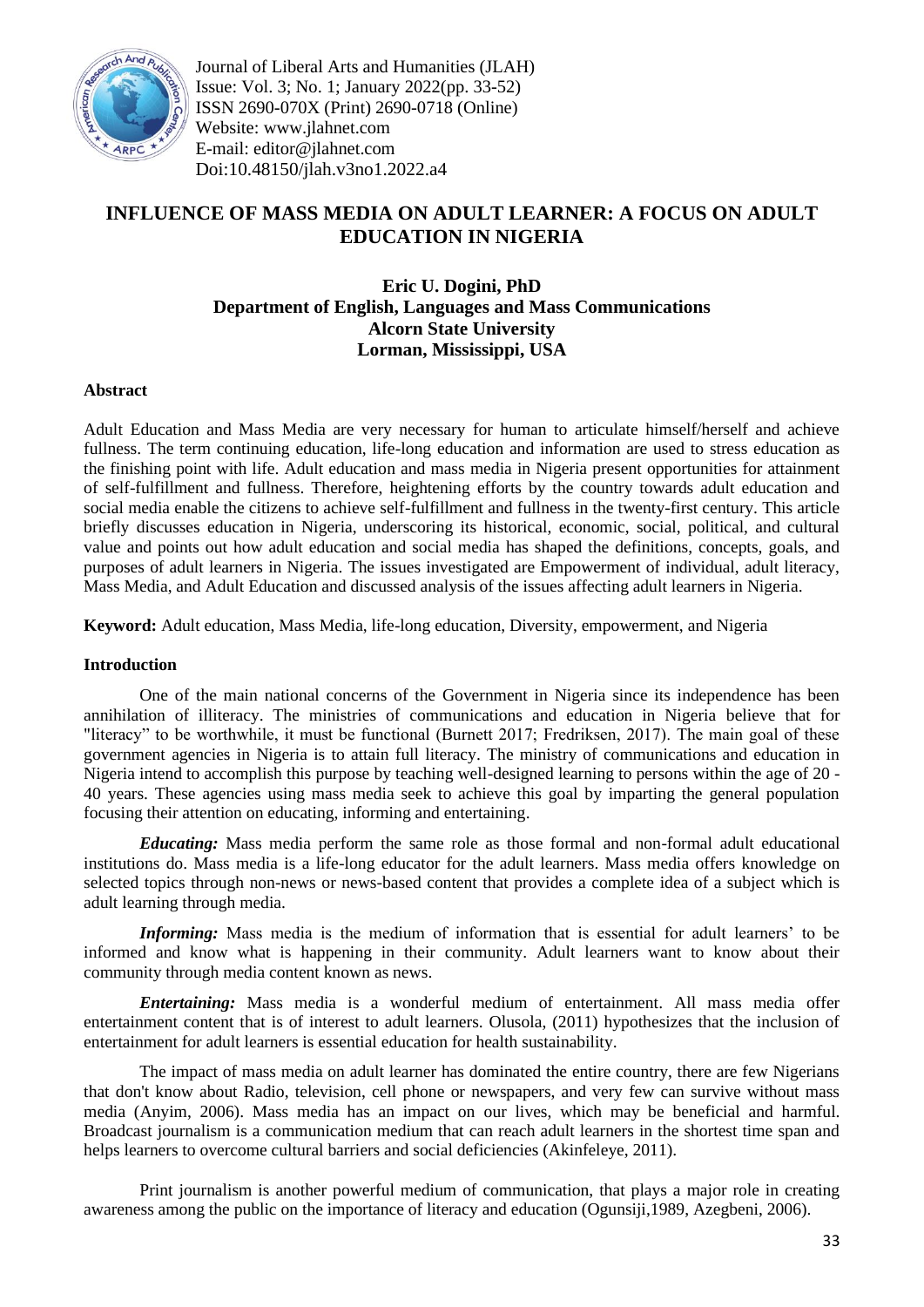Social media is one of the important mediums of communication in the  $21<sup>st</sup>$  century, which positively impacts adult learners because it is the modest way to communicate. Computer and cell phone technology are media instruments that make distance education, a form of adult education possible thus are important for adult learners. Mass media is used to improve adult learning and pedagogy, especially to the learners in remote areas, which makes adult learning imperative with illiterate men and women to be exposed to literacy, that is inevitable.

Mezirow (1978) states that transformation is the technique where students test their principles, postulations, and morals when acquiring new knowledge and beginning a progression of individual and social changes. Education is a necessity for survival of any developed or developing countries in the 21st century. Learning will not occur without education but learning can happen independent of the framework of education (Merriam & Brockett, 1997). Merriam & Brockett, (1997) asserted that learning can be incidental or scheduled educational events. It is the scheduled events that you see on broadcast and print media or social media that are called adult education. It is incidental activities that occur through being informed, entertained, and educated by the media.

Merriam (2001) referred to adult education as a progression where individuals undertake methodical and unrelenting education events for the goal of bringing about changes in learning, attitudes, beliefs, or capabilities. Knowles (1984) also identifies adult education as "the process of adults learning." In more technical sense or terms, adult education is "a set of organized activities carried on by a wide variety of institutions for the accomplishment of specific educational objectives" (Knowles 1984, p 25).

In Nigeria, lifelong learning and lifelong education refer to a theory of learning broader than adult learning (UIL 2018). This concept required Nigeria to rethink their educational structure (Power, 2015). The United Nations Educational, Scientific and Cultural Organization (UNESCO) has promoted lifelong learning and lifelong education as a kind of master concept denoting an overall scheme aimed at restructuring the existing education system and developing the entire educational potential outside the education system (UNESCO 2018). According to Dave (1977), this should prolong through lifetime, include all skills and branches of how we gain understanding, and give the prospect to all persons for complete growth of the persona (UIL, 2018).

In Nigeria, "lifelong learning" is beginning to take precedence over "lifelong education." (Benavot, 2018). This probably represents a general shift from thinking in terms of education to thinking in terms of learning. Three terms which are very popular globally and increasing in use are formal education, informal education, and non-formal education (EC 2001, Elfert, 2015).

*Formal education:* refers to educational institutions, which include all levels of both private and public schools, as well as specialized programs offering technical and professional training. In Nigeria, lifelong learning is associated with productivity, employability or skill development, and not associated to individual development (Han, 2001; Mohamed Rashid & Mohd Nasir, 2003).

*Informal education:* is generally unscheduled, experience-based, supplementary education that occurs through mass media and in the development of individuals' daily lives. There are no clear propensities on how learning will occur in informal education however, informal learning is impacted by sociodemographic influences only to a reduced magnitude but adults who are disadvantaged or displaced in terms of learning from day-to-day events. McGivney's (1999) noted that Informal Learning provides a strong and matching scaffold for evaluating, learning and fullness of individual in a social setting.

*Non-formal education:* is referred to as an organized educational event outside the conventional formal system such as in mass media that is intended to serve identifiable learners and learning objectives. The older persons now in Nigeria are mostly involved in non-formal learning events, predominantly for religious and leisure pursuits (Muhamad, 2001). Understanding the tradition of religious learning, older adults and marginalized group were found to be more habituated to non-formal (Merriam and Muhamad, 2000)

Although most developing countries have a high literacy rate, the adults that drop out from the system should be considered (UNESCO, 2014). Thus, lifelong, or continuing education through non-formal means is becoming increasingly important in mobilizing human resources. Nigeria has provided education and training facilities to meet the demand for lifelong education.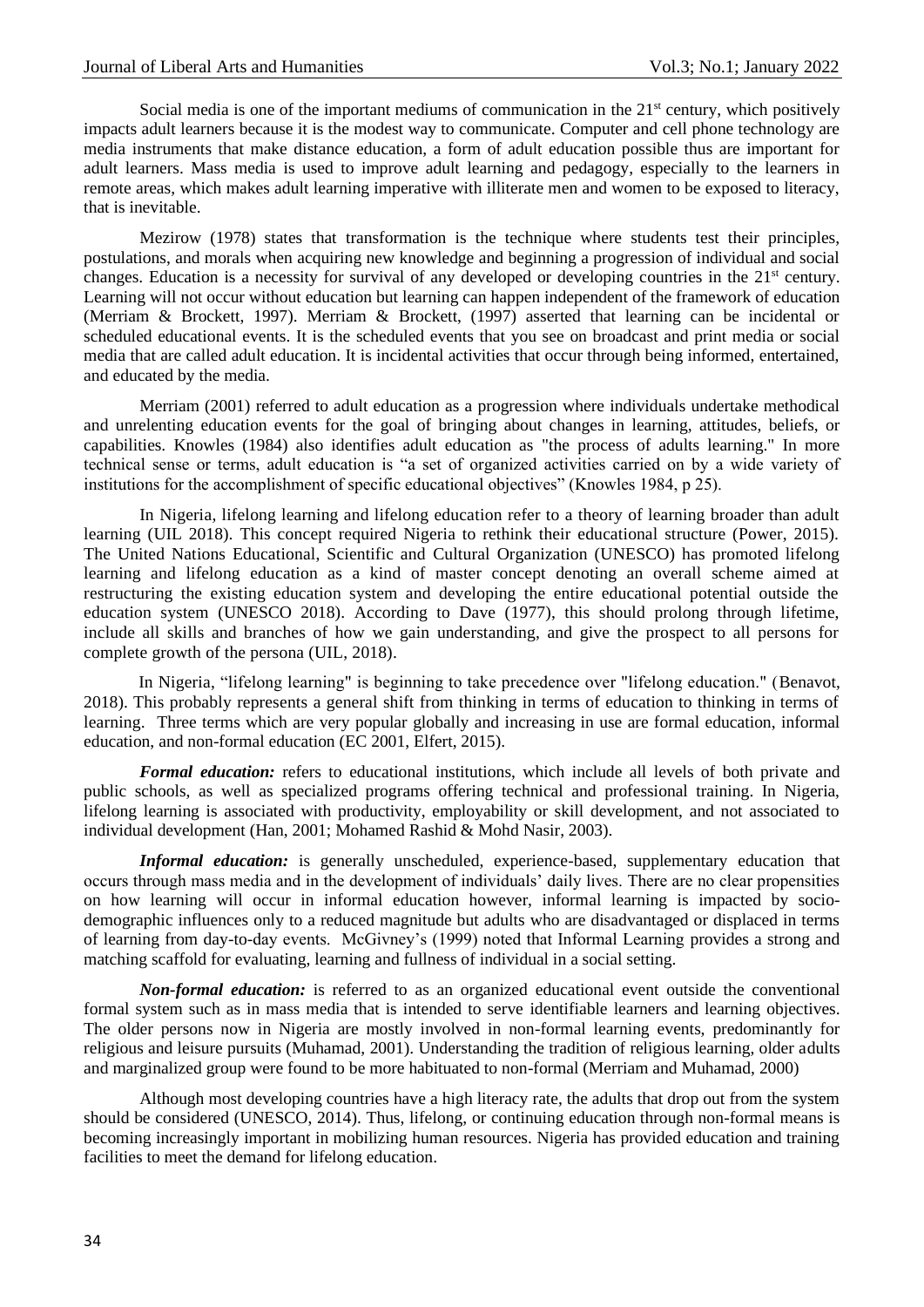While the Nigerian government continues to do this as part of their development efforts, the nongovernment agencies are reinvigorated to contribute to non-formal education and training.

The total literacy campaign by Nigeria offers their citizens a second chance if they were neglected or were deprived of entrance to mainstream formal education. The objectives of adult education are to develop the persons independence and its sense of responsibility and reinforce his ability to deal with the transformation that is taking place in the economy, culture, and society which is viewed as a lifelong process; and with the help of mass media to encourage cohabitation, open-mindedness, and an informed, and resourceful involvement of citizens in their societies.

Adult education and Mass media will enable the adults in the communities to take control of their providence and culture to face the tasks ahead. It is fundamental that Nigerian's approach to adult learning be based on people's own inheritance, culture, values and prior knowledge and the diverse approaches promoted by mass media, and if these approaches are properly implemented it will enable and encourage the citizens to be actively involved and to have a voice.

Adult education therefore becomes more than a right (Elfert, 2015, 2018, UNESCO 2018), just like mass media both becoming the key to the twenty-first century. Both are powerful concept for fostering sustainable development, promoting democracy, justice, gender, equity, social and economic development, and for building a community where violent conflict can be replaced by dialogue and a culture of peace (Elfert, 2015, 2018, UNESCO, 2018). Adult education and mass media can shape character and give value to one's life. Though the content of adult learning and education can vary, especially in Nigeria, according to its economic, social, environmental, and cultural context, the needs of the adult learners are essential fundamentals of adult education in which learning becomes true lifelong. The mass media, adult education, and continuing education impact in Nigeria is to create an educated and open-minded community, economic and social development, encourage literacy, improve poverty and preservation of the environment therefore, should be built upon.

## **Statement of Problem**

The mission of adult education is to educate, and mass media is to inform, entertain, educate, and help adults as individuals and in groups, achieve their goals and aspirations. As a result, adult education and mass media has an enormous impact on the life of people in Nigeria. Nigerians place importance on formal education and neglected adult and non-formal education. Adult literacy, Mass media and adult education are needed to guarantee an informed government and community, whose insights, educational events, and decisions of the government are very fundamental to the cause of adult education and the achievement of nation's objectives. Nigerian economic development compares very unfavorably with levels already attained by other third world countries (Omolawa, 2008). Thus, any change in adult education in Nigeria is welcomed. Adult education is the procedure by which a society transmits its collected knowledge, skills, and value from one generation to another.

The impact Nigerians enjoy today has been marked by the development in mass media, information sharing, social media and citizen journalism, which have become an integral part of our daily life. This is evident in the individual behavior on social media, use of our smart phones and the structure of our society at large. The way we communicate have progressed faster than anticipated in transmission of words and images. Mass media serves as a tool to accelerate globalization which is the process of interconnectedness of economies, polities, societies, and cultures (Sobowale, 1985). Mass media and adult education are influential dynamism for change in Nigeria, that play a role in advancing development agenda, as well as supporting economic growth (Owolabi, 2008; UN, 2015).

## **Theoretical Framework**

According to Ormrod, (2008) individualism is grounded in the study of individual needs and interests to gain skill, knowledge, and interpersonal aptitudes. Huilt (2009) asserted that theorists are concerned in the study of self, inspiration and setting objectives. An Adult learner can live a moral, cheerful, and constructive life on the foundation of his/her own reason and knowledge such as media, without relying on solely on educator (Schafersman, 1995, Dogini, 2017). According to Huit (2009), and Dogini, 2013, 2016, 2017) humanists believe that the destiny of an adult learner should not rely only on classroom, formal or non-formal; people should decide their own strategy. Humanists believe that educators should endorse learner's personal freedom, choice and responsibility since they are independent individuals (Ormrod, 2008).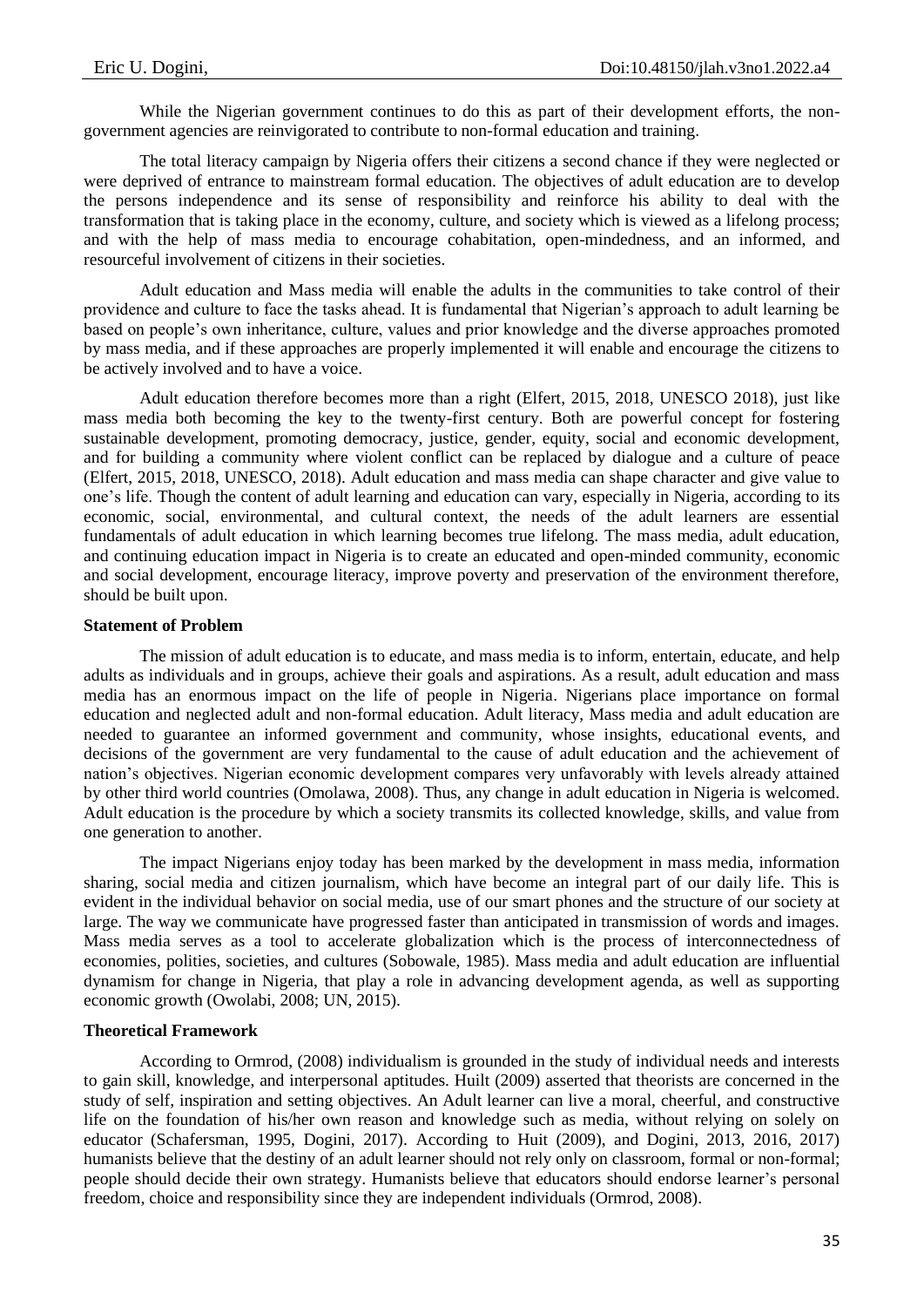Theoretical perspectives identified in literature on adult education and mass media on adult learners, show there are gaps, barriers, and hurdles for an adult learner's perspective to learning from mass media and adult educators. This becomes a complex and confusing process, the study of theory of andrology further prompts curiosity that adult education and mass media have an impact on adult learners' learning (Dogini, 2013, 2015, 2016a, 2016b). According to Vygotsky (1978) collaborative activities and social interaction such as media are important in teaching-learning, constructed or built based upon current and past knowledge or experience (Ormrod, 2008)

Education is proclaimed to be an integral part of human rights (Elfert, 2015; 2018), as Mass media is proclaimed as a major source of information for humans to be successful in the community and globally. In Nigeria, elementary education is free and media information is free and accessible to all citizen with the proper equipment. Adult Education and Mass media are the driving force behind economic growth, human and cultural development (UNESCO 2014). Adult education and mass media help people become aware of their entitlements and responsibilities as members of the society and are thus able to contribute actively to the building and management of their life in a community. Mass media and adult education are key factors that impact globalization opportunities for development of individuals, without formal education their community would not be able to predict development. Unfortunately, Mass media and adult education shortfalls are better in Nigeria compared to some developing countries, but there are still persistent problem of illiteracy and low skills individuals in the country (Elfert & Rubenson, 2013).

The theoretical underpinning for this study was based on constructivism (Piagets, 1970, Dogini, 2012, Caldwell, 2009). Piagets' intellectual developmental theories incorporated nature of knowledge and skill, and how adult learners gradually acquires it, construct it and use it (Ormrod, 2008). Piagets' intellectual developmental theories included being informed, educated, and entertained by mass media, and how adult learners gradually receive it, process it, and use it. This theory considers learning as an active, social process, in which learners process and construct meaning of their world with the support and understanding of formal and non-formal education (Driscoll, 2005; Ormrod, 2008, Dogini, 2012, 2015). Constructivism allows adult learners to discover how learning occurs in their environment. The theory of learning asserts that knowledge and skill develop through being informed, educated, entertained, action, participation, and reflection (Driscoll, 2005, Ormrod, 2008, Dogini, 2012). Medrano (2005) asserted that the theory of constructivism suggest that knowledge and skills are not something that already exists, but something that an adult learner, learns through the incorporation of new information into the existing information (Dogini, 2012). This theory also suggests that adult learner constructs knowledge, process information, which is mostly influenced by the adult learner's external relationships with the environment (Dewey, 1952). These perspectives that learners construct knowledge, place the lead for directing learning directly in the hands of the learner (Ormrod, 2008).

Uneducated and uninformed population in Nigeria face severe disadvantages in this fast-growing media society and increasing global market. Since adult education is to improve knowledge and skill, and mass media is primarily designed to inform, educate and entertain, which are the basic capabilities and rights needed to pursue fullness and livelihoods. Both are indispensable circumstances that helps the population to contribute fully to their community. To integrate into the world economy, people must not only acquire the knowledge and tools of traditional knowledge, but above all, they must be informed about their society. Knowledge and information are the fundamental ingredients, individuals need to respond to opportunities and challenges in their livelihoods. Adult education and mass media make learning a permanent process, a lifelong learning process. Lifelong learning should be based on adult education- "learning to learn" and mass media- "learning to know".

Adult educational development and reform in Nigeria have been considered by the government's efforts to adapt education to national development needs. Also, mass media is central to the development of a society (Igben, 2006) and agent of change in a society. The essence of educational development and reformation has always been to provide education for human resource development, to meet the needs of the social, economic and political development of Nigeria. Without the mass media providing information that are necessary for economic, social, and political development, and leaders to make informed decisions, the development of any society is bound to be sluggish (Owolabi 2008, Okunna, 1998, 2000a, 2000b, 2001).

#### **Empowerment of Individuals**

Simeh (2008) asserted that when you educate a man, you educate an individual, but when you educate a woman, you educate a nation. UNICEF (1994) noted that individual empowerment should be addressed at the level of basic welfare services, access to resources, participation, and control over power.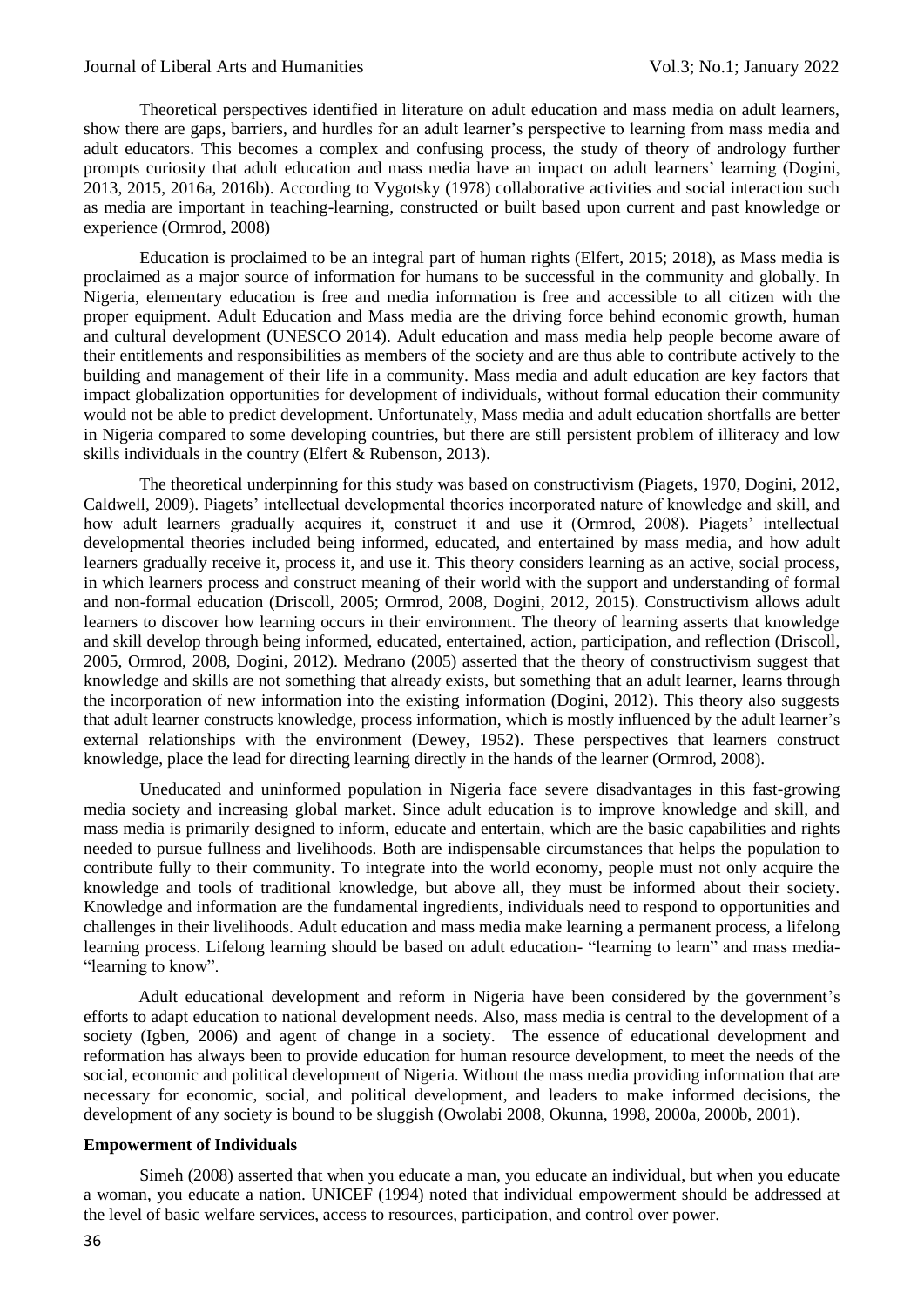This includes providing assess to media such as, Cell phone, Television and Radio in local community. Karl (1995) supported this view and defined empowerment as a process of awareness and capacity building, which will lead to greater participation, to greater decision-making power and control, and to transformative action. Oxfam (1995) stated that empowerment involves challenging the forms of oppression, which compel millions of people in Nigeria to play a part in their society on terms, which are inequitable. In Nigeria, empowerment emphasizes the importance of increasing their power and taking control over decisions and issues that shape their lives. Empowerment is uplifting individuals from negative feelings of helplessness to positive feelings of self-confidence, and the ability to get on with the process of living (Karl, 1995).

To empower individuals particularly women in Nigeria means to understand and address the various dynamics of power and relationships in a particular society, which are intertwined, with issues of age, class, culture, ethnicity, gender, history and tribe. United Nation (1995) described empowerment as a development that must be by people, and not only for them. People of Nigeria must participate fully in the decisions and processes that shape their lives, at the same time promote an instrumentalist view of empowerment. Investing in women capabilities and empowering them to exercise their choices is not only valuable but is also the surest way to contribute to economic growth and overall development of Nigeria (UN, 1995).

Empowerment actualizes individual's self-esteem and make progress and positive social and economic growth and sustainable development, and achievable features of individual society. Empowerment is not only about opening access to decision making, but also include processes that lead people to perceive themselves as able and entitled to occupy that decision-making space (Rowlands, 1995). Empowerment is sometimes described as the ability to make choices, but it must also involve being able to shape what choices are been offered. As such, what is seen as empowering in one context may not be in another. In Nigeria, women had attained some level of empowerment but there is still more room for improvement in the areas of education, the economy and decision-making in the home and the community. Rowlands (1995) stated that the foremost agent of empowerment is education. Adult education is the passport to liberation, political and financial empowerment.

The launch of the Literacy Initiative for Empowerment (LIFE) by UNESCO provided a ray of hope for the development of a strategic framework for literacy education in Nigeria (UNESCO, 2018). LIFE operations are intended to be country-led, respond to country-specific needs and priorities, and correspond to national capacities. The ministry of education in Nigeria is committed to ensuring opportunities for all to acquire and maintain literacy skills and create a literate environment to support oral culture. Literacy is a person who has reading ability and has formal education and at least some form of informal education.

Freire, (1970) noted that literacy is a catalyst for participation in social, cultural, political, and economic activities, and for learning throughout life. Literacy is typically described as the ability to read and write. It is a concept claimed and defined by a range of different theoretical fields. The United Nations Educational, Scientific and Cultural Organization (UNESCO), defined literacy as the ability to identify, understand, interpret, create, communicate, compute and use printed, and written materials associated with varying contexts (UNESCO, 1984, 2014, 2018). Literacy involves a continuum of learning in enabling individuals to achieve their goals, to develop their knowledge and potential, and to participate fully in their community and society. In mid twentieth century literacy was simply the ability to read and write a message. Today's definitions have focused on the effective applications of skills. The concept of functional literacy has emerged to describe the use of basic skills in specific contexts. UNESCO definition of functional literacy is a person functionally literate who can engage in all those activities in which literacy is required for effective functioning of his group and community" (UNESCO, 1984, 2014, 2018).

## **Background and Literature Review**

According to the most recent census, Nigeria has a population of over 160 million, and it's the most populous country in Africa and the largest unit of people of African origin in the world. The country consists of 36 States and a Federal Capital Territory and holds a presidential system of government. Nigeria is located on the west of Africa, bordered by Niger, Mali, Benin, Cameroon and the Atlantic Ocean (United Nations Development Programme, 2004a). Nigeria is a democratic country that has undergone a civil War and military rule in the late twentieth century, with little growth and prosperity over the last two decades. The country is birthed with a multitude of natural resources and a leading producer of palm oil, cocoa, and rubber. Nigeria is a member of the Commonwealth, Organization of Petroleum Exporting Countries (OPEC), (United Nations Development Programme, 2004a).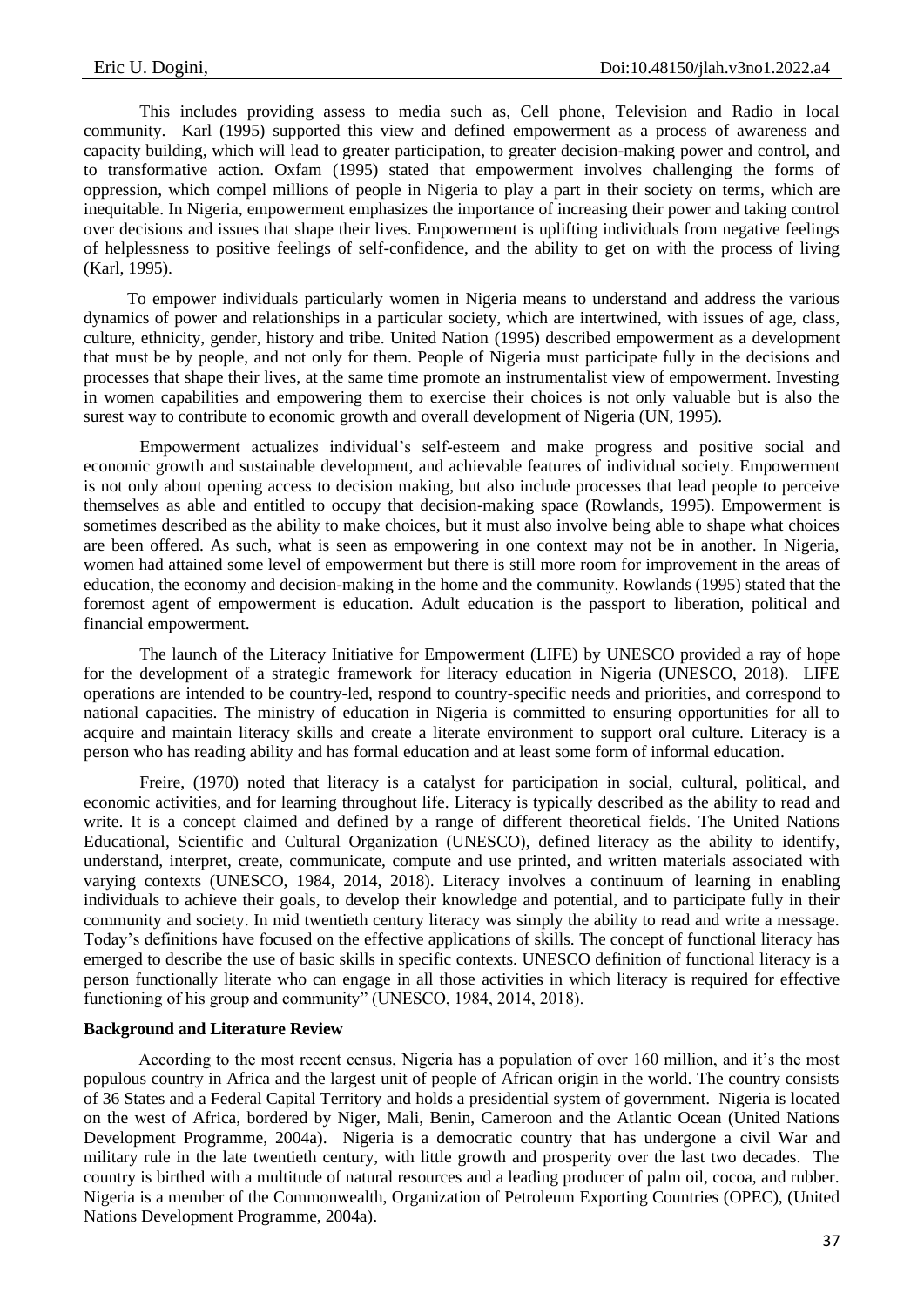Due to lack of guidance, poverty continues to devastate the potentially wealthy country. After more than 50 years of independence from the British, Nigeria is still ranked bottom last of countries in the 2004 Human Development Index (United Nations Development Programme, 2004a).

The petroleum industry is central to the Nigeria economic profile and its one of the largest producers of petroleum product in the world. Nigerian economy is highly unstructured and lacks infrastructure that result to poverty and lack of industrial resources, which are the biggest challenges for Nigeria (Omolewa, 2008). Also, corruption has been the main barrier to the success of any effort made in Nigeria.

## **Diversity**

Nigeria has wide diversity of cultures, languages, and social-political beliefs. Without access to adult education and mass media, they faced to be socially and economically excluded (Omolewa, 2000 Panahon II, 2009). In Nigeria, globalization, labor migration, economic structural shifts and higher pace in economics are some of the reasons that justify the urge for a more reactive approach to Mass media and adult education policy from the Government (Panahon II, 2009). These policies will stipulate the advancement of skills and competencies of educators and trainers in adult education. The growing competitiveness of Nigerian economy should not be delayed due to weakness of the educational system, even though the citizen literacy level does not match the knowledge and skills demanded by new industries in the global economy (Panahon II, 2009)

For Nigeria, the major issue with adult education relates to how the term "adult education" is perceived (Omolewa, 2000). Within the country, historically, adult education is not a popular education program, which suggest teaching non-literate adults at grassroots level, those who are unable to enter the formal education system (Omolewa, 2000). The phenomenon that the areas where adult education and mass media are achieved are self-evidently distinct and prevalent: schools, local communities, corporate sector, government agencies, churches, or even tribal areas. Diversity with respect to policies, goals, and approaches, are personalized according to the targeted adult learners.

Nigeria is characterized by diversity than uniformity and this diversity in itself is multifaceted. Political structure includes varying form of democracy as well as nations in transition. The population is religiously diverse, and the cultural overlay includes Muslims, Christian and other faiths, which continue to exert an effect on adult education (Omolewa, 2000). In the  $21<sup>st</sup>$  century, there is a major shift in new global literacy environment that is steering the everyday lives of Nigerians. The cross-border use of information and communication technologies has set Nigeria to embark on a process of transition from developing countries to a knowledgeable society. The developments in the information and communication technologies demanded revision and look at sharing knowledge, skills and the fostering of the adult education.

### **Educational Policy of the British Government**

When the British colonized Nigeria, the British government had no noticeably defined strategy on adult education for Nigeria before 1925. Fafunwa, (1974) stated that the commission formed in 1922, "Education in Africa" recommended for the development and institution of a policy on adult education represented the formal acknowledgement of the need to develop adult education alongside youth education or schooling. The British colonial government first education policy for Nigeria was issued in 1925 (Fafunwa, 1974). Fafunwa, (1974), noted that this policy and its enactment approaches did not address adult education rather, the British colonial government concentrated on formal school education. In 1951, the Central Board of Education was formed by the British colonial government and endorsed a policy on adult education (Fafunwa, 1974). The aim of adult education was to organize remedial primary education for adults, which included basic adult literacy and craft making. The policy firmly stressed the importance of women's participation in adult education (Fafunwa, 1974).

Nigeria has since, made many conscious efforts to improve and develop literacy so that it will achieve a high literacy rate by the mid twenty first century. They still have a long way to go but there are positive indications that their literacy rate is increasing (UNESCO, 1984). Nigeria adopted an official language of a former colonial power, therefore literacy in the national language is required to be considered fully literate (UNESCO, 1984). Nigeria is following strategies like mass literacy crusades and plans that incorporate primary education with adult literacy programs and selective literacy crusades with a precise emphasis (Bhola 1990). Each method places conflicting emphasis on self-reliance, self-motivation, and the quality of education (Bhola 1990).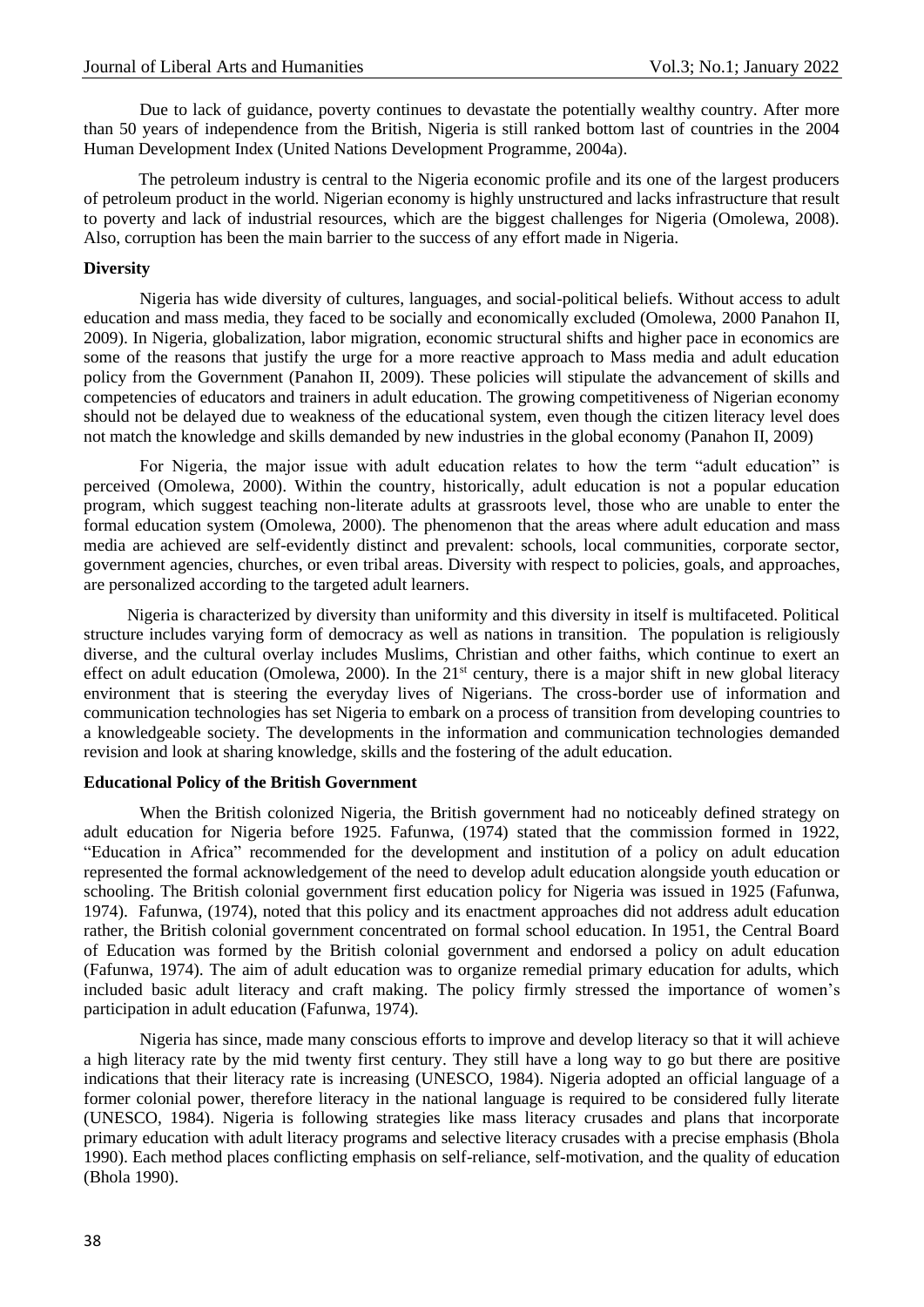## **Educational Policy in Nigeria**

Opposition to the implementation of the principle of providing education for the older adult population has remained ubiquitous in policy conversation in Nigeria since its colonization (Elfert & Rubenson 2013). Nigerian Government were selective in educational provision, and therefore excluded adult literacy because it was not considered a priority. The National Archives, Ibadan (1949) noted that the Colonial Education Officer, Mr. J.G. Speer, stated it was not in the best interest of Nigeria to motivate unwilling adults to attend literacy classes, when the government does not have adequate resources to provide education for all the children who want to learn (National Archives, Ibadan 1949).

According to Awolowo (1960), "to educate the children and enlighten the illiterate adults is to lay a solid foundation not only for future social and economic progress but also for political stability" (p. 68). There was no uniformity in the coordination of literacy and post literacy campaign in Nigeria. The ministry of education tried to introduce literacy program, which is 'each one, teach one' method. Eastern Nigeria was opposed to an active promotion of adult education (Omolewa, 2008), in the Northern part of Nigeria, there was a spirited, well-coordinated literacy and post literacy crusade and Western Nigeria introduced the first free education and supported adult learning, the Minister stating that development could not take place if the adult population are denied literacy (Omolewa, 2008).

### **Nigeria Today**

Recently, Nigeria have made attempts to improve mass media and adult education situation. There are organizations that have contributed to support initiatives in the education of adult learners in Nigeria (Sarumi, 2001). The international agencies and organizations have contributed to provide the much-needed resources and incentives to educate adult learners and focus on literacy work, especially for defenseless groups in rural areas and among the poorer population in urban areas. However, funding of literacy has not been a priority in federal government budgets and wealthy Nigerians have no interest and are very reluctant to make impact to the empowerment of their people through literacy efforts (Sarumi, 2001).

Researchers have agreed that there is astonishing speed in the development of mass media, the reproduction and transmission of word and image in Nigeria (Onimode, 1995, Elfert & Rubenson 2013). They also agree that adult education is instructional and supports services for adults who are not enrolled in formal educational setting, lack educational foundation and whose inability to speak, read, and/or write effectively impairs their ability to function on the job, and in their society (Dogini, 2014, 2015). To articulate and achieve fullness and develop their knowledge, they need adult education support service and adapt to the growing speed of mass media to raise their level of education and self-sufficiency in their society (Wogu, 2006, Dogini, 2013, 2016). This research attempts to improve some of the fundamental problems that impact mass media and adult education instructional and support services research to improve adult literacy in Nigeria using a different method. Instead of trying to isolate and describe the portions of a media product devoted to development news, as has most frequently been done, this study focuses on an event related to lack of educational foundation and the reproduction and transmission of word and image.

#### **Mass Media**

Mass media is not widely available to the general public in Nigeria to meet the needs of the present "revolutionary situation" faced in the education of adults. Nigeria needs mass media to overcome their present weaknesses (Oso, Odunlami, & Adaja, 2011). Mass media educates the adult learners in the community through print and broadcast journalism. Mass media creates the needed relations of older adults in the community, by informing, educating and entertain to smoothen the transition. Mass media identifies the path for change, and can indirectly change individual valued practices, affect attitudes held channeled by beliefs, and acts as an agent of contacts in Nigeria. Mass media widens individual prospects, focus their attention, raise aspirations, and create a climate for economic, social and political development (Omu, 1978). Mass media provides rich material that could be used for interpersonal dialogue which carries flow of information in a less technically developed areas and introduce new dimensions to education and problems. Mass media enforces social norms, helps substantially in all types of education and training, confer status upon those who are trying to articulate themselves and achieve fullness, and to provide for these idealized objectives (Duyile, 1987) requires adult education and mass media.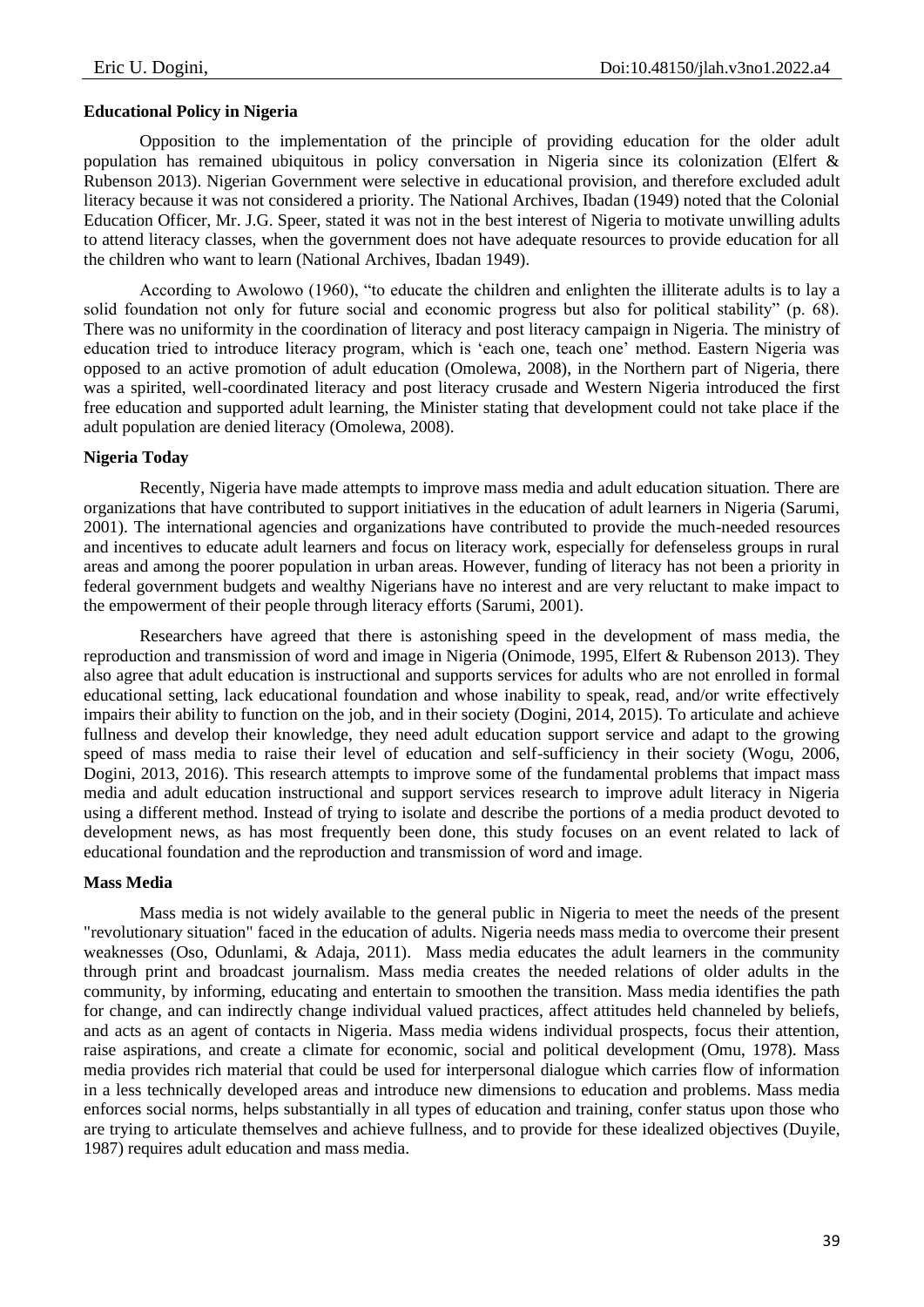#### *Mass Media in Nigeria*

Mass media in Nigeria started through the emergence of the first newspaper founded by an Anglican Missionary, Rev. Henry Townsend "Iwe Irohin" in 1859, at Abeokuta (Duyile, 1987). It could be attributed to the missionary activities in the coast of West Africa during slavery that laid the foundation of media evolution in Nigeria (Omu, 1978). The growth of the press in Nigeria was driven by a few African intellectuals interested in social, political, and economic matters who choose to contribute to national discourse through the mass media (Sobowale,1985). The Nigerian mass media has struggled since then (Oso, et al 2011). The issues have been with identifying the milestone, the implications to the media history and contributors who have shaped the future of mass media in Nigeria. Studies have shown that the missionaries played major roles in the evolution of the media in Nigeria (Tador,1996). Also, the post-world war was significant in the history of mass media in Nigeria. During the post-world war broadcast media was born in Nigeria.

In 1957, The Nigerian Broadcasting Corporation was established to serve the interest of British colonial government. In 1959 the Western Nigeria Broadcasting Corporation, established a commercial television and Radio in Ibadan to break the monopoly by Nigerian Broadcasting corporation (Akinfeleye, 2011). In the 1960s, North and Southeast of Nigeria also established their broadcast media. In 1992, during Gen. Ibrahim Babangida military administration, the Nigerian government monopoly of broadcasting was abolished, and the National Broadcasting Commission was founded, and Licenses were issued to private citizens to own and run broadcast media (Akinfeleye 2011). According to studies, Nigerian mass media has been there at every milestone; independence; post-independent era, during and after the civil war, and during the different transitional periods from military rule to civilian (Akinfeleye 2011). Since the emergence of the first newspaper in Nigeria, Mass media has witnessed tremendous growth in terms of expansion, coverage, and technology.

### *The Challenge of Underfunding in Nigerian Media industry*

The pertinent question is how mass media will survive in Nigerian conditions, where businesses cannot depend on public electricity supplies, have economic limitations, fund raising events are limited and still be socially responsible to the community and public (Okoro, 2006). Hulteng (1979), noted that for stakeholders to get a chance to perform whatever functions they want to perform in the society, use mass media to influence adult learner, it must first establish itself as a sustainable project, and able to stay afloat economically. According to Omu (1978), for any media industry to carry out its expected roles of informing, educating, entertaining, and contribute to socioeconomic development of Nigeria, it must build strong resistance to economic adversity.

## *Analysis of Mass Media in Nigeria*

Mass media is employed to reach vast numbers of illiterates who cannot be taught because of lack of resources and provide vital adult education to literates. Mass media provides a continuous flow of information, which enables peoples to participate intelligently in civic affairs, in discussions on issues of personal concern and in the decision-making process. Mass Media can teach a body of knowledge, skills, stimulate awareness and new attitudes, directly or in combination with interpersonal communication. Mass media are not merely aids to the adult educator, but educational agents. Like other forms of adult education, mass media has limitations such as one-way communication, centralized production, need for technical infrastructure for distribution and reception, etc (Okoro, & Agbo, 2003). In the  $21<sup>st</sup>$  century social media is becoming more interactive, more like two-way communications. The full effectiveness of Mass media depends therefore upon its integration into a comprehensive method of adult education. The choice of fields in which the application of mass media to adult education can be envisaged, depends on the country's conditions. Nigerians will certainly place the emphasis differently, according to their own priorities (Oseni, 2005).

As a post-secondary educator in the field of mass media arts in adult education, mass media are tools for solving problems and should be used fully whenever they are expected to make a valid contribution toward the resolution of fundamental educational tasks. It is essential to emphasize that application of the media to adult education in Nigeria is economical when they are used on a relatively large scale, and over a sufficiently wide area (Odeh, 2007). Studies have shown that mass media can be effectively applied to the development of resources to meet basic economic, social, educational, and cultural needs of Nigeria (Mabogunje, 1980). Nigeria have taken full advantage of mass media in promoting economic skills, civic awareness, and social adaptation of personal development of adults. They are already acquainted with using media and other agencies in combination.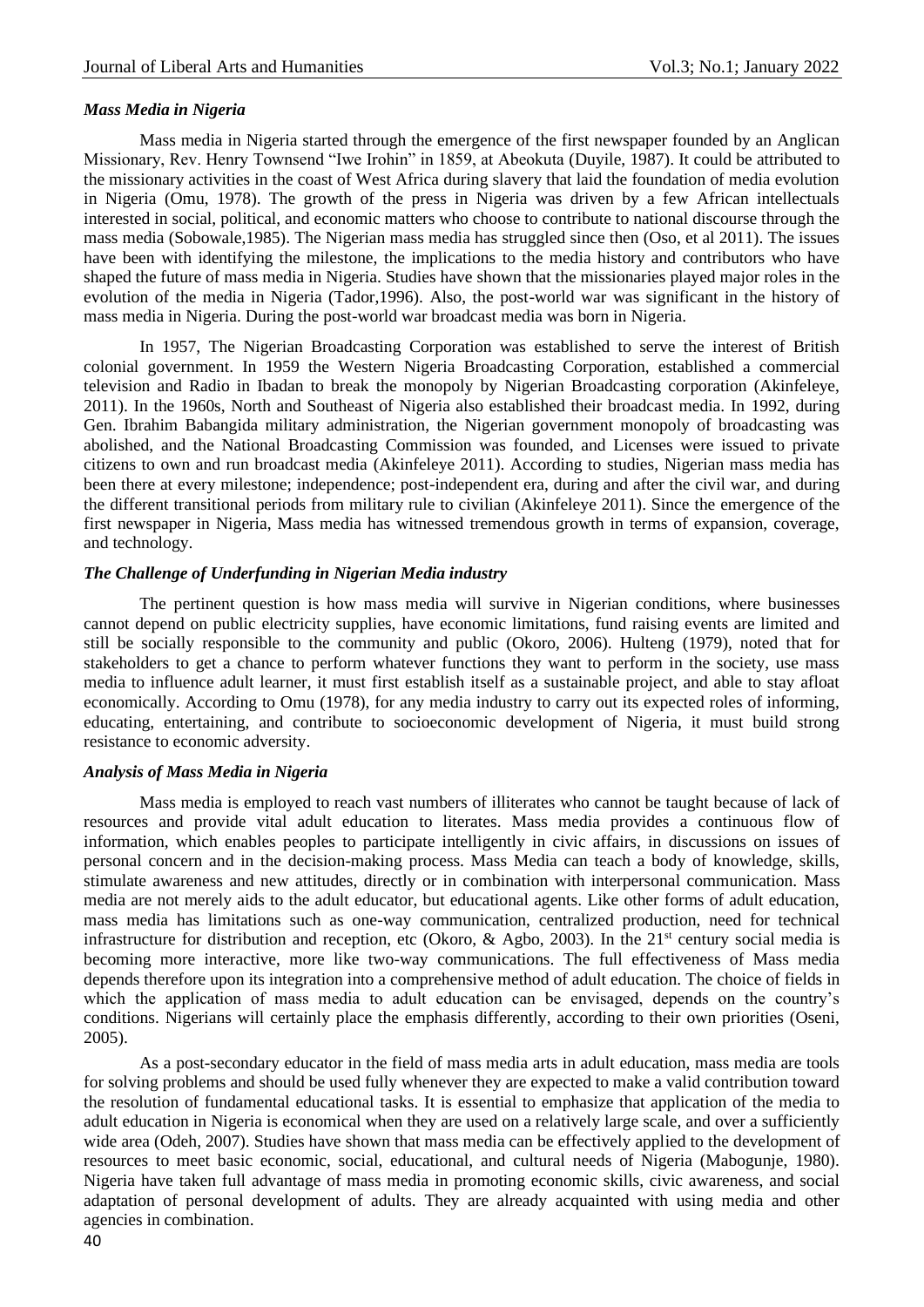## **Adult Education**

The promotion of functional literacy is important because it enables the farmer, the industrial worker, and the homemaker to do their job more efficiently and to lead a more meaningful and fuller life. In Nigeria, restricting adult education to literacy of a functional nature will not meet the full and urgent needs of Nigeria. The traditional forms of adult education in Nigeria, though educationally effective, are not organized and adapted to the diverse needs of a changing technology and society.

Adult education is a form of schooling and learning programs in which adults participate. Thus, adult education is referred to as teaching and learning activity organized for adults irrespective of mode of delivery, content, or level. It includes both formal and non-formal educational programs like literacy training, Mass Media, community development and continuing professional education. Adult education aims at improving the situation of people by increasing their skills, knowledge, and awareness UNESCO, 2014 & Elfert, 2018).

### *Adult Education in Nigeria*

Literacy is broadly conceived, as the basic knowledge and skills needed by Nigerians in this rapidly changing world, and it is a fundamental human right of the people (Elfert, 2018). In every society, literacy is a necessary skill and one of the foundations of other life skills. Nigeria operates within a narrow definition of literacy, which is the ability to read, write and calculate and on the other hand mass media is to inform, educate and entertain. This is no longer adequate for people to operate successfully in a scientific and technological age. Literacy is not just about adapting to existing conditions but problem solving and criticalthinking skills necessary to bring about changes. Thus, Nigeria is becoming increasingly concerned about "what comes next" after basic skills are taught. As a result, they have developed innovative methods to address the aims of learners in social, economic, and cultural areas. Nigeria needs to determine what constitutes literacy in the light of their present situation and in relation to the society in which they must operate. In Nigeria disproportionate numbers of illiterates are female, from poor households, and members of minority groups (Karl, 1995).

Women have a right to equal opportunities. In the 21<sup>st</sup> century, Nigeria will depend on the full contribution of women in all fields of work and aspects of life (Karl, 1995). As result adult learning policies and mass media should be given priority to expanding educational opportunities for all women. Nigerian ministry of education and ministry of communications have taken practices and measures to ensure women's right to literacy, education, and training.

Nigerian government agencies and private sectors have established training institutions for adult education. Nigeria provides adult learning in the industrial, agricultural and community development sectors especially for the rural poor (Karl, 1995, Muhamad, 2001). Muhamad (2001) noted that the public allocations in Nigeria went to technical training in manufacturing and instructional technology for the purpose of producing skilled workers to boost productivity and effectiveness. In the mid-1990s Nigerian government took measures to improve accessibility to increase participation in educating through the distance-learning program as stipulated in their adult education policy (Muhamad, 2001). This was a chance to provide opportunities for advanced education and career enrichment for the adults who missed opportunities through the initial education system. Thus, adult education is related to personal growth, development, occupational and career related education. Studies show that the Nigerian Government has placed consistent importance on education and training for the purpose of national development and to meet the human resource requirements to enhance economic growth with emphasis in areas related to science and technology (Muhamad, 2001).

There is a differing context and priorities that characterize adult education in developing countries. In Nigeria, the focus is to address basic literacy, cultural expressions, human rights, and responsibilities and equipping for active citizenship and linking adult education as a key component of lifelong learning (Muhamad, 2001). In contrast, Nigerians have attained basic education and are beginning to diversify the scope and range of adult education in their respective territories. The terms "adult education", "adult literacy", "continuing education" and "adult learning", among others, have been used interchangeably in actual discourse and various literatures (Muhamad, 2001). Adult education has assumed the nature of continuing education that supplements or enhances early education, while in Nigeria, the Ministry of education, communications and the other organization continues to focus itself on eradicating and mitigating basic adult illiteracy. Nigeria continues to pursue adult education activities along the line of basic literacy and numeracy skills.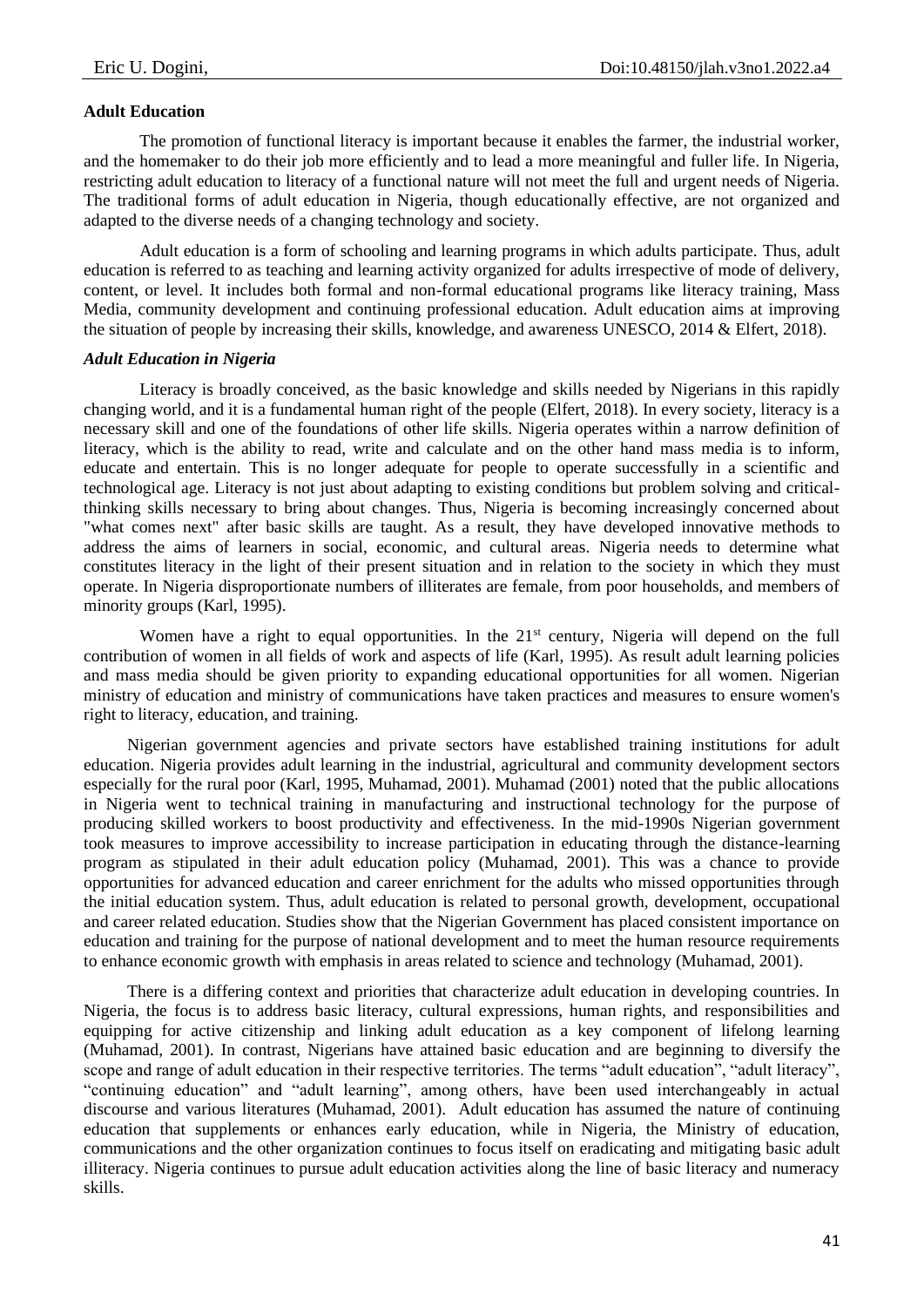Basic literacy is incorporated with knowledge, skills and approaches that make adult learners become more industrious and driven members of society. Such fundamental transformation will call for a policy shift at national and regional levels and readjustment of establishments working in the field of adult education. Adult literacy is experiencing rapid changes in the current cultures in response to broad social media, economic and technological changes in adult education, and in everyday lives. Nigeria aspires to participate actively in the global initiative to illuminate the importance of understanding the multi-facet of literacy and issues involved in literacy practices.

The self-esteem of adult learners is an issue affecting adult education in Nigeria, especially adults with poor educational backgrounds frequently lacked interest in learning or confidence in their ability to learn (Cross, 1981). In their experience with education in the past, the-outcome of effort is more likely to be the pain of failure than the reward of a new job, a promotion, the admiration of others, or the self-satisfaction of succeeding at the learning task. Early and constant failure in school usually leads to lower self-esteem (Cross, 1981). Cross, (1981) noted that adult learners with poor academic achievement and spiteful experience are too frightened to take further courses once they leave secondary school education because of the possibility of failing. Thus, Nigerians' adult educators need to stimulate these underprivileged group self-confidences so that, they can undertake uncertain new learning situations. A beneficial way to address this issue is to create more low risk educational opportunities for adult learners (Cross, 1981).

In Nigeria, most adult learners that are involved in adult literacy do not have a very clear and distinct goal and expectation. According to Johnstone and Rivera, (1965) developing countries, such as Nigeria, the emphasis in adult learning has been on the hands-on rather than the academic; on the applied rather than the theoretical; and on skills rather than on knowledge or information. Boshier (1973) stated that motivation for learning for adult learner is the interaction between internal emotional factors and external environmental factors, or the participant's perception and interpretation of environmental variables. The environment in Nigeria requires or encourages further learning, therefore adult education is perceived as having high personal value or utility (Johnstone and Rivera, 1965). An individual's perception of the value of adult education will affect individual's disposition or readiness to participate (Cross, 1981, Boshier, 1973).

#### *The lack of funding for adult education*

The volume of international aid to education is decreasing (UNESCO 2017; UIL 2017). The financial crisis had a devastating effect on social and economic rights (Nolan 2016) in Nigeria and has greatly impacted private sector's investments in education for development. UNESCO Global Education Monitoring Report 2016 stated that "adult education remains a low primacy in most country's budget (UNESCO 2016) especially Nigeria. This low priority in country's national education budget on adult education is an indicator of its marginalization (UIL 2017a, b), although Nigeria recently is politically committing to adult education (UIL 2017a) and improving stake- holder coordination (UIL 2017a). Nigeria recently reported that they had received new funding from international bodies (UIL 2017a) which point to the infrequent nature of funding for adult education, as a result continues to be seen as a conditional project, which is the reason it is not included in regular national budget (UIL 2017a). Therefore, leaving the adult education to depend essentially on extra-budgetary resources from NGOs and development partners (UIL 2017b). The funding gap for adult education in Nigeria, and the role of the private sector, is not clear, in terms of increased funding (Naidoo 2017), given the substantial shift in the political frugality towards privatization of education (Verger et al. 2016) in Nigeria.

#### *Analysis of Adult Education in Nigeria*

There are conflicting perspectives on adult learning as it relates to and separates itself from early childhood development practices and overall approaches to learning. All styles of learning are applicable to both early childhood and adult learning, with differences presenting themselves in regard to the use of the style based on the learning environment. Andragogy is referred as the act and science of helping adult learn (Knowles, 1984).

Merriam (2001) asserted that the assumptions underlying andragogy describes adult learners as an independent self-concept and can direct his or her own learning; has accumulated a reservoir of life experiences that is a rich resource for learning; has learning needs closely related to changing social roles; is problem-centered and interested in immediate application of knowledge and is motivated to learn by internal rather than external factors (p.5). Adult education in Nigeria exists in a variety of settings ranging from a formal institution to non-formal.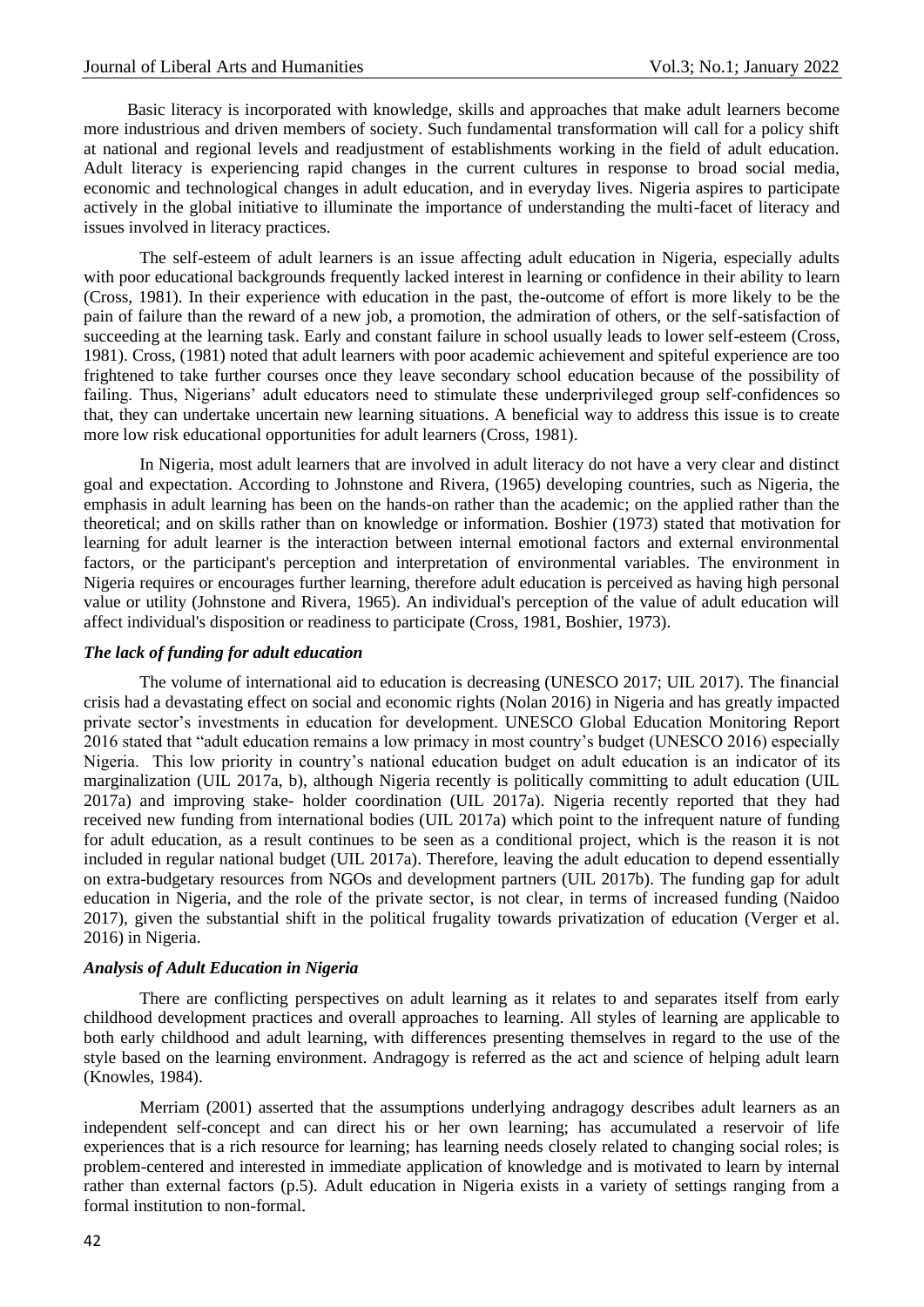It helps acknowledge prior knowledge and experiences of learners and their ability to recognize their own skills as lifelong learners (Merriam, 2001, 2014).

There are several issues that affect adult education and learning experience in developing countries. In Nigeria, adult learners place themselves in adult learning environment because it is a life-changing event. The nature of issues that affect adult education includes learner's life experience (including life altering events that affect cognitive abilities); Work experience (including development of thinking patterns based on this experience), positive/negative from previous adult learning experiences; Time between learning interactions and aging factors (Merriam, 2001, 2014). In Nigeria, adult education is deemed critical and still exists because of increasing population growth with significant level of adult illiteracy.

## **Lack of Resource**

In Nigeria, a person who has not received primary education is illiterate. There are two types of illiterates in Nigeria, which are illiterate children and illiterate adults. In Nigeria, adult illiteracy is because of poverty. People living in rural areas and villages cannot afford to send their children to school. They cannot afford a television set, cell phone, radio, or knowledge on how to purchase a newspaper. In these communities' newspapers serves as toilet rolls if they can find them. In rural areas and villages most schools are without proper facilities, furniture and sometimes there are hardly teachers.

Lack of resources on the part of the Nigerian government is a major impediment in the propagation of adult education. The Ministry of Education in Nigeria spends less or no money on adult education as compared to developed countries for example the United State of America. In some regions of Nigeria, due to their religious belief, parent and community still do not allow the education of children particularly girls and first sons to attend school, except religious education organized by the religious institutions.

The first challenge for adult educators at the individual level is what Paulo Freire called conscientization – consciousness-raising – that is, helping adult men and women who may be resigned to the condition of their poverty, to become aware of the fundamental problems in their lives to the extent that they are motivated to act to improve their responsibility circumstances, opportunities, and rights (Freire, 1973), and understand the political economy of their own lives (Elfert, 2018).

Related with this idea is the need for their government to inform the citizens about the development services made available in their area by government functionaries and NGOs, especially those individuals in rural and urban areas that are not accessing the service.

These issues have often not been raised because they are considered too sensitive to handle but they must be boldly encountered. Small family norms must be discussed and how and where to get help for contraception and this should be talked about by media as well by educators. Most importantly, broadcast media, social media and adult educators must work with all relevant citizens of Nigeria, their community to create work and other means of livelihoods. All opportunities for self-employment within the community should be explored. Adult educators, broadcast media, and social media should remember that if the young adults in Nigeria, do not have work they would be tempted to get involved in illegal activities.

The consequences of neglect and agenda for action in Nigeria, is that educational programs continue to operate mainly as incongruent, piecemeal activities that are not incorporated into a coherent in pursuit of adult education national development vision (UNESCO, 2014). The inadequate funding, and irresponsible implementation which are connected to historical lack of passion and vision for adult education as a strategic goal (UNESCO, 2017; UIL 2017b) and an instrument for national development. Most government sponsored adult education activities have been unceasingly weak (Aderinoye, 2002).

Majority of Nigerian adults scarcely look forward or responsive to the strategic needs of the economy, social and political development needs, which are determined by adult education curricula. Framework used by Nigeria for organizing and delivering adult education programs are hardly innovative or forward-looking. Another cause of illiteracy in Nigeria is the geographical location. Aderinoye, (2002) asserted that this creates lack or inadequacy of physical and instructional facilities in government-owned adult education training centers, which is indicative of the neglect and marginal status of adult education. Omolewa, (2000) noted that "the consequences of neglect for action in adult education includes the constraints of funding, lack of continuity of policy, increasing huge debt, problem of gender and language" (p. 15).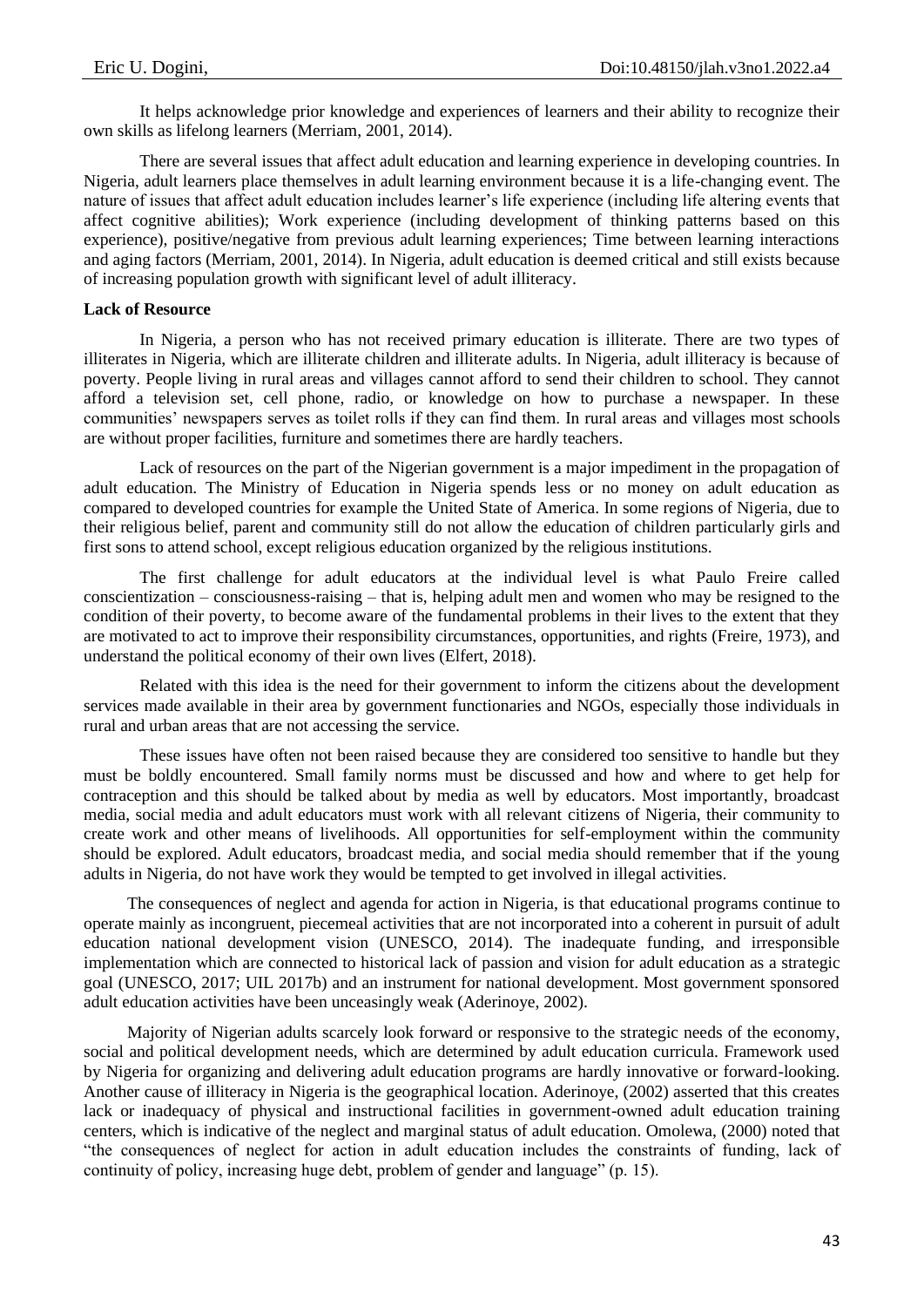This has become a concern as a result, Nigerians are in pursuit to have a well-developed adult education that is designed to respond to personal and national development needs, and also eliminate the barriers to adult participation (Aderinoye, 2002). Shultz, (1961) stated that adult education directly contributes to the growth of national economy by improving the skills and productive capacity of workers. On the other hand, the lack of education keeps individuals and nations poor. Closely related to the economic productivity rationale for education is the rationale of professionalization of modern society (Cullen, 1978). Nigeria invests in education because education facilitates personal and social development (Merriam, 2001, 2014). For Nigeria to function in modern society, it will need a good measure of education and social media. Even though, Nigeria is not quite there yet, the imperatives of 'information and technology society' demand that individuals possess at least basic literacy and numeracy skills, as well as general social knowledge (Omolewa, 2000). Meyer, (1992), observed that current society has institutionalized adult literacy as a right, social virtue, public good, and stratification process as rights of Nigerian Citizens.

To effectively address the literacy issues of adults in Nigeria, adult educators and mass media outlets must become committed activists on behalf of the underprivileged and build an overall system for advocacy and delivery of adult education that is comprehensive and commensurate with the challenges they face today. To minimize poverty, mass media and adult education are needed in the political and economic systems and structures of inequality in which the underprivileged may be entrenched (Bhola, 2004). The underprivileged and the powerless group are capable of discontent, because they are not always able to organize themselves to demand social justice (Bhola, 2004). Nigeria need help from selfless teachers and activists because mass media and adult education are the best hope for the underprivileged in Nigeria.

An adult learning agenda for older adult population in Nigeria entails the development and implementation of a systemic adult education policy. The educational policy will be guided in conception and implementation by a philosophy of continuing education or lifelong learning. Lifelong learning as a philosophy and a way of life, emphasizes that learning should be ongoing throughout life. According to Edwards (1997) a swiftly inclusive adult learning procedure will support a culture of learning that will lead to the emergence of a knowledgeable society. Nigerian adults grapple with the problems and opportunities in their personal lives, they became challenged to contribute to the development of their communities and society. Hence, lifelong learning becomes imperative, not only for the effective functioning of individuals at the workplace and in their own communities, but also for the renewal of society itself. A systemic and comprehensive adult education policy in Nigeria pursues, among others, the following key objectives.

In a country like Nigeria, where poverty is currently pervasive, people are preoccupied with how to make out a living. Consequently, inspiring adults to partake in adult learning and training programs that are not employer-sponsored would require incentives (Aderinoye, 2002). These adult learning strategies are not incorporated to ensure a connection among the strategies, understanding that the strategies may not address the needs of individuals of older adult population participating in the program, as well as what is needed in the society. The comprehensible adult education policy adopted by Nigerian ministry of education has a unifying mission, as well as structural means for coordinating programs and activities. Aderinoye, (2002) noted that the involvement of non-governmental organizations, the private sector and international organizations in mass media, adult education framework, and guidelines are clearly defined by their government policy.

Nigerians are compelled to concentrate their efforts in adult learning on literacy or basic education because the adult population need to be developed, mobilized and optimally utilized in national development, as a result they instantiated a comprehensive education and training opportunities for adults. Most of them do not clearly understand their responsibilities and rights or understand how their government functions. Gartforth (1980) stressed the need for an educated populace if democracy is to succeed: "without an educated electorate democracy is impossible, for it requires of its citizens alert, informed, critical interest and, as far as possible, participation in the processes of government" (p. 36). One of the major concerns for Nigeria has been national unity, which has posed a challenge, because they are multi-ethnic, multi-lingual and culturally diverse. Mutual suspicion and unhealthy rivalry among different ethnic groupings tend to constitute a drawback and advancement to national unity (Gartforth, 1980).

The rivalry, suspicion, and violence among the ethnic and religious groupings could be minimized through media and adult education programs established in communities, which help to bring and teach a culture of peace. Adult education and mass media plays a key role in community development since most Nigerians live in rural communities (United Nations Development Program, 2004b),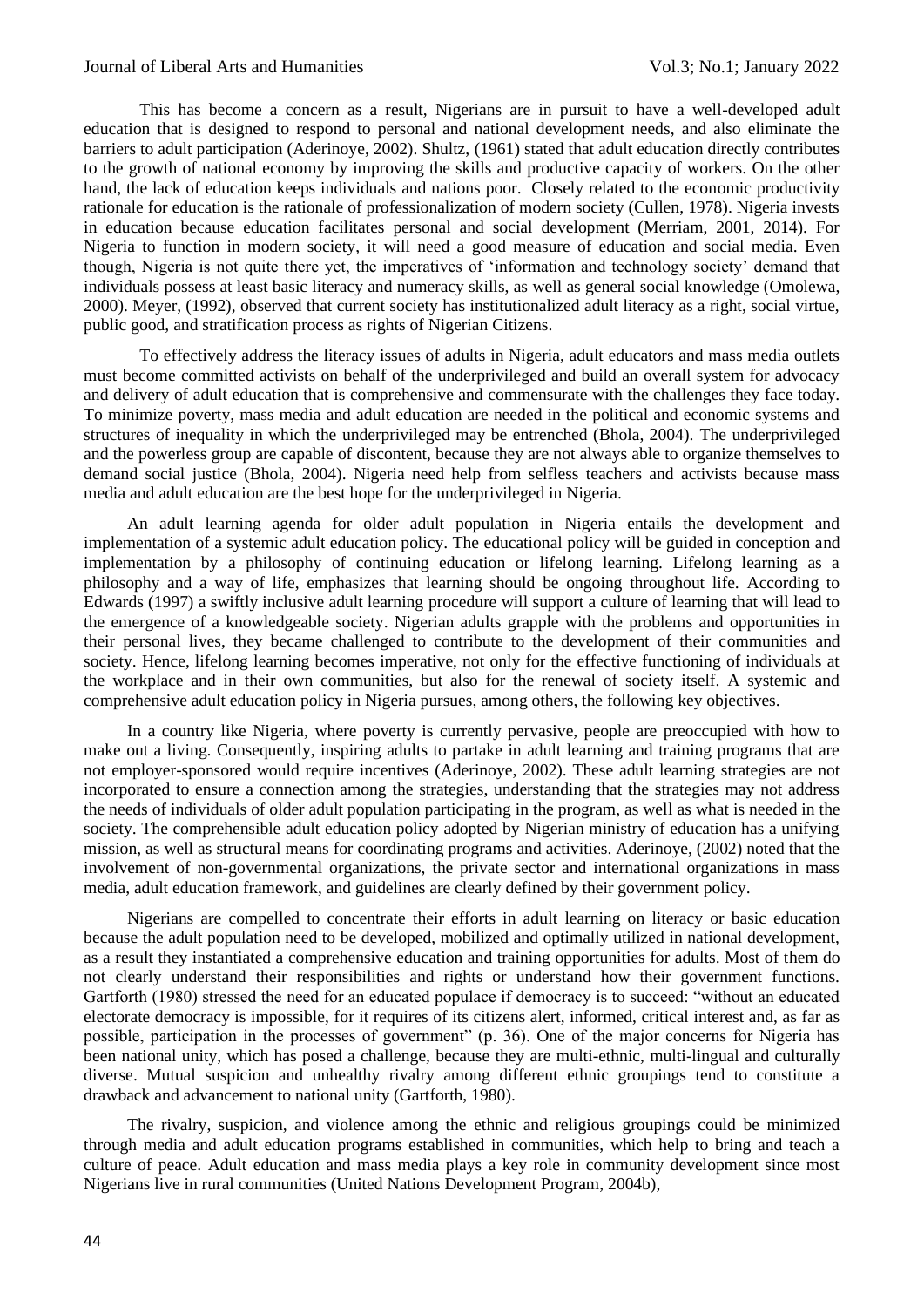Therefore a responsive adult learning program can raise people's consciousness and make them aware of their responsibility circumstances, opportunities, and rights.

## **Methods**

This study relied on unified review of literature and research on adult education and mass media impact in Nigeria from different geographical areas and diverse cultural backgrounds. It is important to know that the researcher's background, personal experience, and knowledge may shape the understanding, thus it is the responsibility of the researcher in this study to recognize the flow of the understanding from review of literature (Dogini, 2014), cultural and historical experiences (Creswell, 2009, 2013). The methodology used by the researcher to explore the concern on adult education and mass media impact on adult learners in Nigeria evolved from a qualitative approach and unified literature review from analysis of scholarly works available on mass media and adult education on adult learner in Nigeria that provided useful methodological mechanisms. The study's approach to mass media and adult education impact on adult learner in Nigeria in this study is relative to what makes sense and to analyze the literatures. The goal of qualitative study was to explore adult education and mass media impact on adult learners in Nigeria to attain a positive outcome (Swearer et al., 2010).

Adult education and mass media make adult learning a non-negotiable mandate for all adult learners and an accessible goal. In short, education is to empower marginalized groups; adult education and mass media are empowering adult learners, because it allows those marginalized group that cannot fit into formal education setting to become better learners and successful human beings (Gay, 2000, 2002, 2010, 2013). Overall, the review of the articles related to adult education and mass media presents an argument for adult learners in Nigeria. All the articles reviewed are related to adult education, and mass media as a tool for adult learning and teaching (Dogini, 2013, 2017) and they present an argument that adult education and mass media are value that has a huge impact on adult learners, as a result it is relevant. This approach brings out an understanding of social activity for participants in social context (Addison, 1988; Torrance, 2000), and the components that affect the success of mass media and adult education impact on adult learners in Nigeria. To understand and capture the meaning of mass media and adult education impact on adult learner in Nigeria, as interpreted by individuals within its context of Generic study, an inductive qualitative research method.

The author used a generic qualitative research approach to describe the adult education and mass media challenges, success, and impact on adult learner in Nigeria. This generic qualitative study investigated marginalized adult learners in Nigeria. The purpose of this generic qualitative research design was to examine how adult education and mass media impact adult learning in different geographical region in Nigeria, on how they manage challenges and are motivated to learn how to read and write at a later age. Merriam (2014) stated that generic studies seek to understand how adult learners make meaning from their world and their struggle and challenges.

The author's theoretically interpretive perspective was to examine, how adult education and mass media impact adult learning in Nigeria, how they construct their worlds, and what meaning they attribute to their struggle and challenges. Generic qualitative approach provided opportunities for this author to identify the impact of mass media and adult education in adult learning and examine the subjective opinions of the adult learners' challenges and success (Percy, Kostere, & Kostere, 2015). Generic qualitative approach enabled this author to gain a deeper knowledge about how adult learners managed their challenges and contributed to improve learning. Caelli, Ray, and Mill (2003) asserted that generic qualitative inquiry has no adherence to a particular methodology or philosophical viewpoint.

The investigator used a unified literature review to review and synthesize descriptive literature on the results of conflicting perceptions that adult educator guide adult learner to improve their social and writing skill for fullness, which helps increase literacy. A unified literature review on adult education and mass media impact on adult learner in Nigeria was essential to generate new frameworks and perspectives on how media publicity can help guide adult learners become effective in learning how to read. The examination of adult education and mass media impact on adult learners in Nigeria lacks recent inclusive meta-analysis study, as a result this unified review of literature was appropriate. The investigator conducted an extensive search with the terms "adult education and mass media impact in Nigeria, adult education and mass media, media and adult learners and mass media and adult literacy in Nigeria and found that there was limited information on adult education and mass media impact on adult literacy in Nigeria.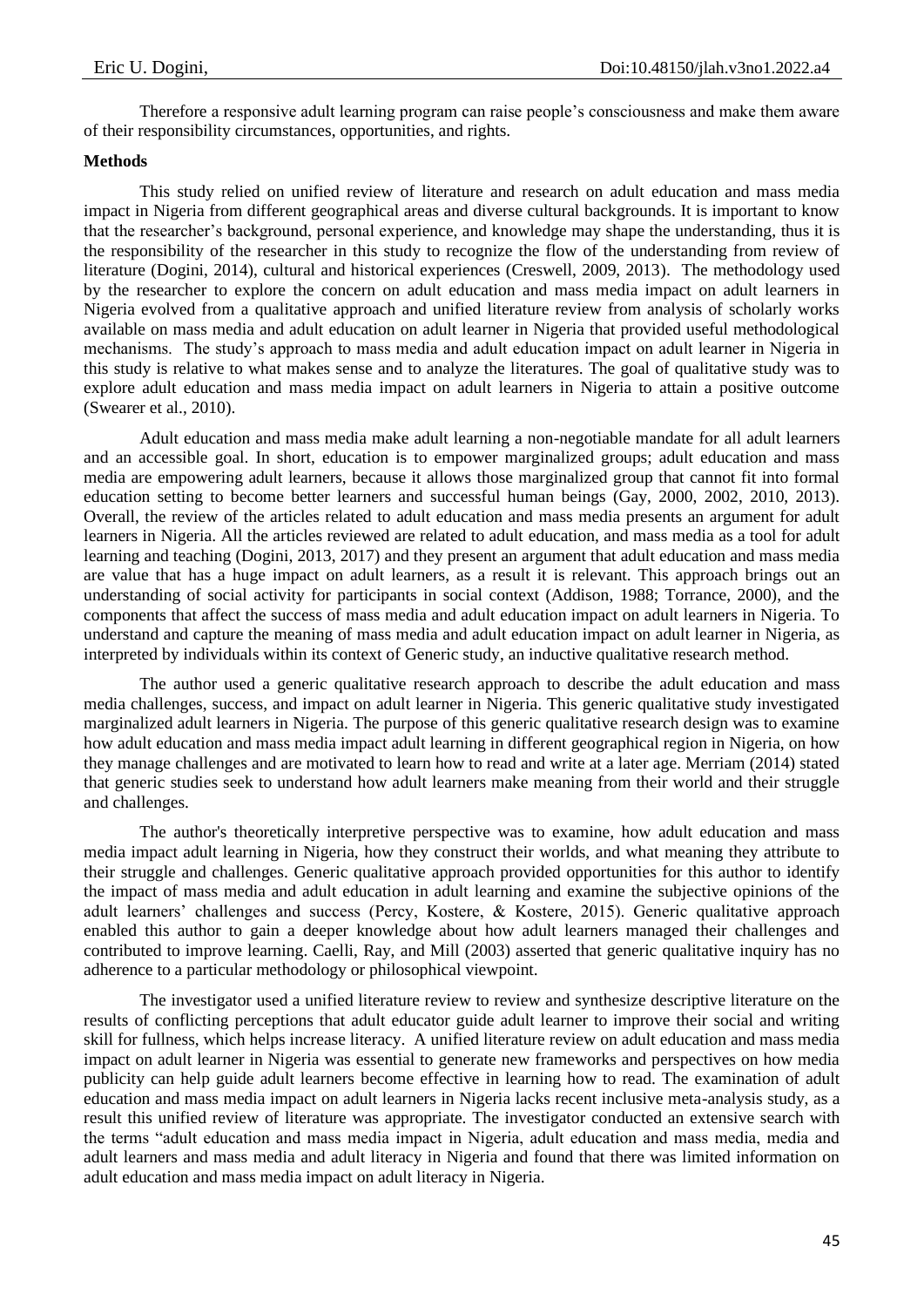This absence of recent studies on adult education and mass media impact on adult literacy in Nigeria suggests the need to explore mass media and adult education impact on adult learners in Nigeria. Through this meta-analysis a foundation for more investigation in this area will be positioned to create new channels.

## **Discussions and Result**

Practically all the investigation conducted on mass media and adult education influence on adult learners in Nigeria was generalizable to populations composed of adult learners in adult literacy centers, marginalized groups, and disadvantaged group in the urban and rural areas. This research demonstrated that adult education and mass media impacts adult learner learning in a non-formal education setting and in most circumstances in a face-to-face formal education in formal education settings. While it is possible for the researcher to assert with confidence that mass media and adult education impacted adult learners in Nigeria. However, there is little or no study to support the suggestion that the typical adult learner in Nigeria is composed of persons who are not involved in formal educational programs and are of age 20 - 40 and without formal education, are marginalized and disadvantaged group, that benefited from exposure to instructional mass media and adult educators.

Mass media outlets and adult educators developed a mass media based multi-media technique designed to educate adults who can change television or radio channels. The system dealt with skill for rural adults, urban career education, and basic employment issues that are important in life. Formative and summative evaluation on adult education and mass media impact in Nigeria, indicates that the combinations of mass media and adult education can attract a lot of older adult audiences and present materials based on current theories of andragogy and educational media contents, which the audience perceived as useful information worth learning.

#### **Recommendations**

Most people in Nigeria still live-in poverty, which is the function of growing inequality (Nyerere, 1979). Nigerian educational system is still mainly formal, essentially centralized, and disturbing elitist. Adult education is still to be integrated into their education system and in national development plans, with all the awareness and promotions by the mass media. Nyerere, (1979) noted that the themes of adult education are the issues that beset the human condition today: peace, poverty, pollution; and the immediate and perceived problems of individual and groups whether they are in rural Nigeria or industrialized United State or are women discriminated against in a developing country. The method of adult education and mass media are non-formal, which includes interdisciplinary, and interdepartmental nature. Since the only way to deal with real life themes is through adult education and mass media, Nigeria education system should adopt a nonformal education also, at all levels.

One of the most urgently needed methods is research, which has lagged so far behind the research built up in formal education. Adult education and mass media are constructed in non-formal to include motivations, the potential for awareness and evaluation demand. Adult education and mass media issues in Nigeria are participatory and spread out in widening circle and that covers cross-disciplinary and feeds back into the plans, projects, and programs. Looking at the issues facing Nigeria, there is a need for studies in the communication area, covering the traditional mass media as well as the new perspectives for adult education opened to the citizens by satellite communication. Politicians and political leaders in Nigeria need to be committed and involved in adult education and the movement of mass media because development is a political process, thus the role of education in development begins with and is decided by political commitment.

Nigeria needs to establish, develop, and strengthen the national structure of adult education and mass media with the collaboration of the government, government agencies, private sectors, and non-governmental agencies. They need to adopt the agreement in the UNESCO recommendation on development of adult education, (Nyerere, 1979) that Nigeria should have an appropriate method for bringing together on regular basis those most responsible for education to determine national commitment, decide allocation of resources, and design sound policies and coordinate programs for adult education for development (Nyerere, 1979). As discussed earlier in this article, the mission of mass media and adult education is to help adults, as individuals and in groups, achieve their goals and aspirations. As a result, adult education and mass media have an enormous impact on the life of adult learners in Nigerians.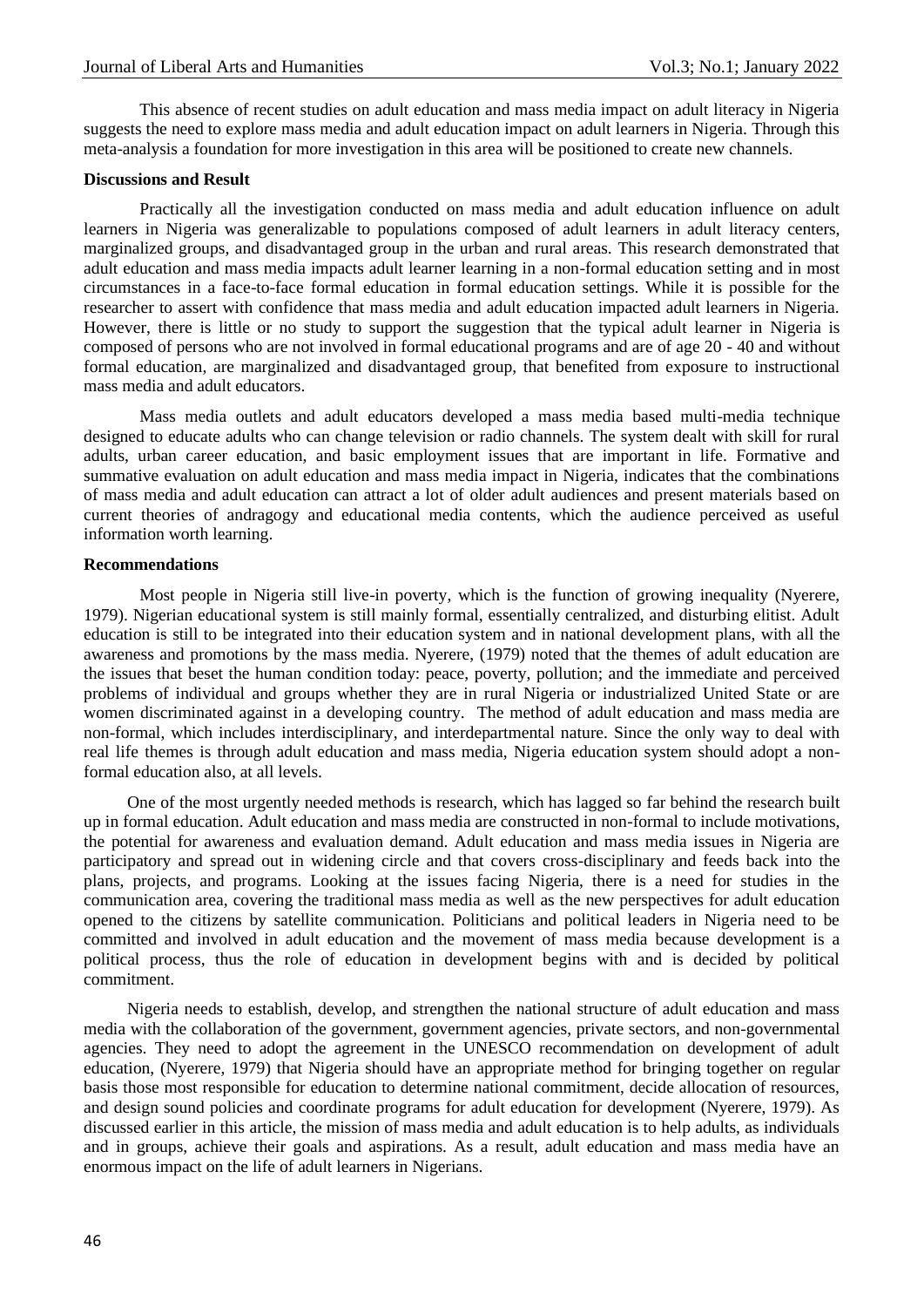Comings, Reder, and Sum (2001) have recommended that "the adult education and literacy system should be part of a national lifelong learning system (p.23)" and mass media should be information center for continuing education to fully address the literacy needs of learners in work and other areas of adult life. They argue that the system should be valued for its ability to achieve specific economic benefits and not be "seen as another social program" (Comings, Reder, & Sum, 2001. p.23). They also predicted that unless the problems of adult, especially underprivileged individual or group are addressed, Nigeria would always have two very different populations. Firstly, those with an education sufficient to do well in their growing economy, help their children succeed in school, and play a leadership role in their communities. Secondly, the other who lacks language proficiency, education, or basic skills that leaves them and their families beyond the reach of opportunity and on the boundaries of civic and social life.

The applauded multicultural, ethnic, and tribal diversity of Nigerian's population needs to be accompanied by much greater multicultural uniformity in literacy proficiencies if the national goals of tribal/ethnic economic and educational equality are to be achieved. Further studies about adult education and mass media influence on adult learner are needed and required if Nigeria's focus is to integrate non-formal adult education into their educational system, which is a critical area that should not be overlooked by all developing countries.

## **Conclusion**

The important function of adult education and mass media in Nigeria is to provide the adult learners a means of self- discovery and identify their determination and resourcefulness in overcoming obstacles. Unfortunately, adult educator or mass media outlets/personnel cannot arrange these people's lives for them because it is an issue over which the educator and mass media outlets have little control. The most adult educator and mass media outlets can hope for is to make adult learning stimulating and provide such reassurance and support that at times of indecision, the scales will tip in favor of continuing education. Adult education contributes to the widening of general resource and life satisfaction of every citizen of Nigeria in one way or the other. Thus, this narrows the gap between the least and the most educated sectors of the population if the educationally marginalized and disadvantaged ones have the chance to be educated. The benefits of adult education are significant, both for individuals and society.

Education is a necessity for man to articulate himself and achieve fullness. But the formal system, which is elitist, discriminatory and installment, cannot alone help man to attain all education he needs for achievement of self-fulfillment. The terminologies, such as, continuing education, recurrent education, adult Literacy, adult education, and lifelong education, have been used by different bodies to stress that education should be co-terminus with life. To provide the citizens that have poor educational aspirations, adult education and mass media will need to play a very important role in Nigeria, because this initiative will provide for the interests of beneficiaries and the non-beneficiaries of the formal system. Consequently, the heighten efforts by Nigeria in promoting adult education and mass media presents the citizens opportunities to attain selffulfillment and fullness in the twenty-first century, as result adult learning in Nigerian need to play both complimentary and supplementary roles.

## **Reference**

- Addison, R.B. (1988). *Grounded interpretive research: an investigation of physician socialization*. In M. Parker (Ed.), Entering the circle (pp 39-57). Albany: University of New York Press.
- Aderinoye, R. (2002). *Literacy Assessment Practices (LAP) in Selected Developing Countries: Nigeria Case Study*.http://www.literacy.org/products/ili/pdf/LAPNigeriaCase\_total.pdf
- Akinfeleye, R.A (2011). Essentials of Modern African Journalism, Lagos: MalthousePublishing Ltd.
- Anyim, E. (2006). "Management as a Factor in the Collapse of Newspapers" inInternational Journal of Communication, Vol. 5 No.3, Nssuka: University of Nigeria Communication Studies Forum.
- Awolowo, O. (1960). *Awo: An autobiography*. Cambridge: Cambridge University Press.
- Azegbeni, O.C (2006) "The Problems with Government owned Newspapers" inInternational Journal of Communication Vol.5 No.1, Nssuka: University of Nigeria Communication Study Forum
- Benavot, A. (2018). The invisible friend: Adult education and the Sustainable Development Goals. *Adult Education and Development, 58* [Role and impact of adult education], 4–9.
- Bhola H S (1990) Literature on Adult Literacy: New Directions in the 1980's*.* Comparative Education review 34(1) [www.jstor.org/stable/](http://www.jstor.org/stable/)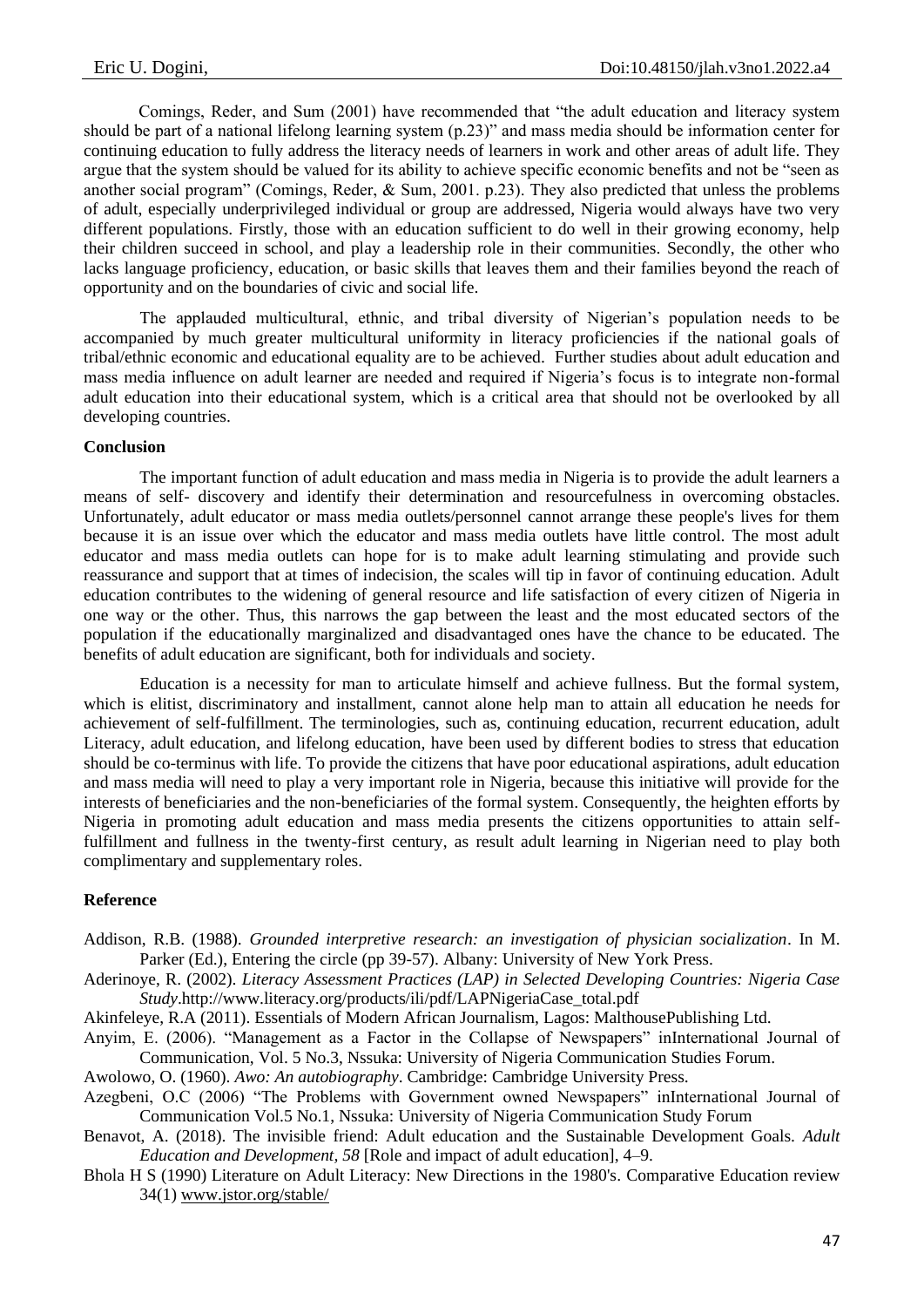- Bhola, H. S, (2004) *Adult Education for Poverty Reduction: Political Economy Analysis from a Systems Theory Perspective.*
- Boshier, R (1973), Educational participation and dropout. A theoretical model. *Adult Education* 23,4, 255 282.
- Burnett, N. (2017). Unfinished business in global education. *NORRAG NewsBite* [blogpost, November 13, 2021]. Retrieved November 11,l 2021 from http://www.norrag.org/unfinished-business-in-globaleduca tion/.
- Caelli, K., Ray, L., & Mill, J. (2003). Clear as mud: toward greater clarity in generic qualitative research. *International Journal of Qualitative Methods, 2(2).* Article 1. Retrieved from http://www.ualberta.ca/~iiqm/backissues/pdf/caellital.pdf.
- Comings, J. P., Reder, S. M., & Sum, A. (2001). *Building a level playing field the need to expand and improve the national and state adult education and literacy systems*. Cambridge, MA: National Center for the Study of Adult Learning and Literacy, Harvard Graduate School of Education.
- Cullen, J. (1978). *The Structure of Professionalism: A Qualitative Examination.* New York: Petrocelli.
- Creswell, J. W. (2013). *Research design: Qualitative, quantitative, and mixed methods approaches* (4th ed.). Thousand Oaks, CA: Sage Publications, Inc
- Creswell, J. W. (2009). *Research design: Qualitative, quantitative, and mixed method approaches* (3rd ed.). Thousand Oaks, CA: SAGE.
- Cross, K. (1981) *Adults as Learners*. San Francisco: Jossey- Bass.
- Dave, R.H. (1977). *Lifelong Education and School Curriculum UIE Monograph* 1.
- Hamburg: UNESCO Institute for Education. seminar.net/index.../117-life-long-education-a-conceptualdebate,
- Dewey, J. (1952). *Experience and education*. New York: The Macmillan Company.
- Dogini, E. U., (2017). An Educators Toolkit for Teaching-Learning Assessmentin Journalism and Mass Communication Education. *International Journal of Education and Social science (IJESS) Vol. 4(7)1- 14*
- Dogini, E. U., (2016a). Assessment of Cultural Diverse Learners In Radio And Television Production Program In Higher Education *""International Journal of Scientific Research (IJSR)". Vol. I, Issue 2, 2016, pp 145-164*
- Dogini, E. U., (2016b). Cultural Responsive Teaching of Broadcast Journalism Diverse Learners in Higher Education: An Integration and Synthesis of Relevant Theory and Research. *International Journal of Education and Social science (IJESS) 3(7)1-12*
- Dogini, E. U., (2015). "Classroom Learning Assessment Interpretation in Journalism and Mass Communication in Higher Education: A Focus on Andragogy in
- Radio/Television/Film Production". *Review of Journalism and Mass Communication Journal (RJMC)* 3(1) 1- 25
- Dogini, E. U., (2014). Influence of Media on School-Based Bullying Intervention Program in Primary Schools: A Focus on Preventive Social Medicine. *International Journal of Education and Social science (IJESS)* 1(4), 1-12.
- Dogini, E. U., (2013). "Adult Learning Assessment in Higher Education: Mass Media Production" ISBN-13 978-1493553501
- Dogini, E. U., (2012). "Effectiveness of School-Based Bullying Intervention Programs in Primary School". By ProQuest LLC. UMI Number: 3544556
- Driscoll, M. P. (2005). *Psychology of learning for instruction (3rd ed.).* Boston: Pearson
- Duyile, Dayo (1987) Makers of Nigerian Press, Lagos: Gong Communication Limited
- Golding, P. (1997). The Mass Media, London: LongmanEC, (2001) *Making a European Area of Lifelong Learning a Reality*, Brussels: European Commission, COM (2001) 678 final
- Edwards, R. (1997). *Changing Places? Flexibility, Lifelong Learning and Learning Society*. London:
- Elfert, M. (2015a). UNESCO, the Faure report, the Delors report, and the political utopia of lifelong learning. *European Journal of Education, 50*(1), 88–100.
- Elfert, M. (2015b). Rethinking education: Towards a global common good? UNESCO's new humanistic manifesto? *NORRAG NewsBite*. [blogpost, 23 December 2015]. Retrieved December, 8 2021 from [https://www.norrag.org/rethinking-education-t](https://www.norrag.org/rethinking-education-)owards-a-global-common-good-unescos-newhumanistic-manifesto/.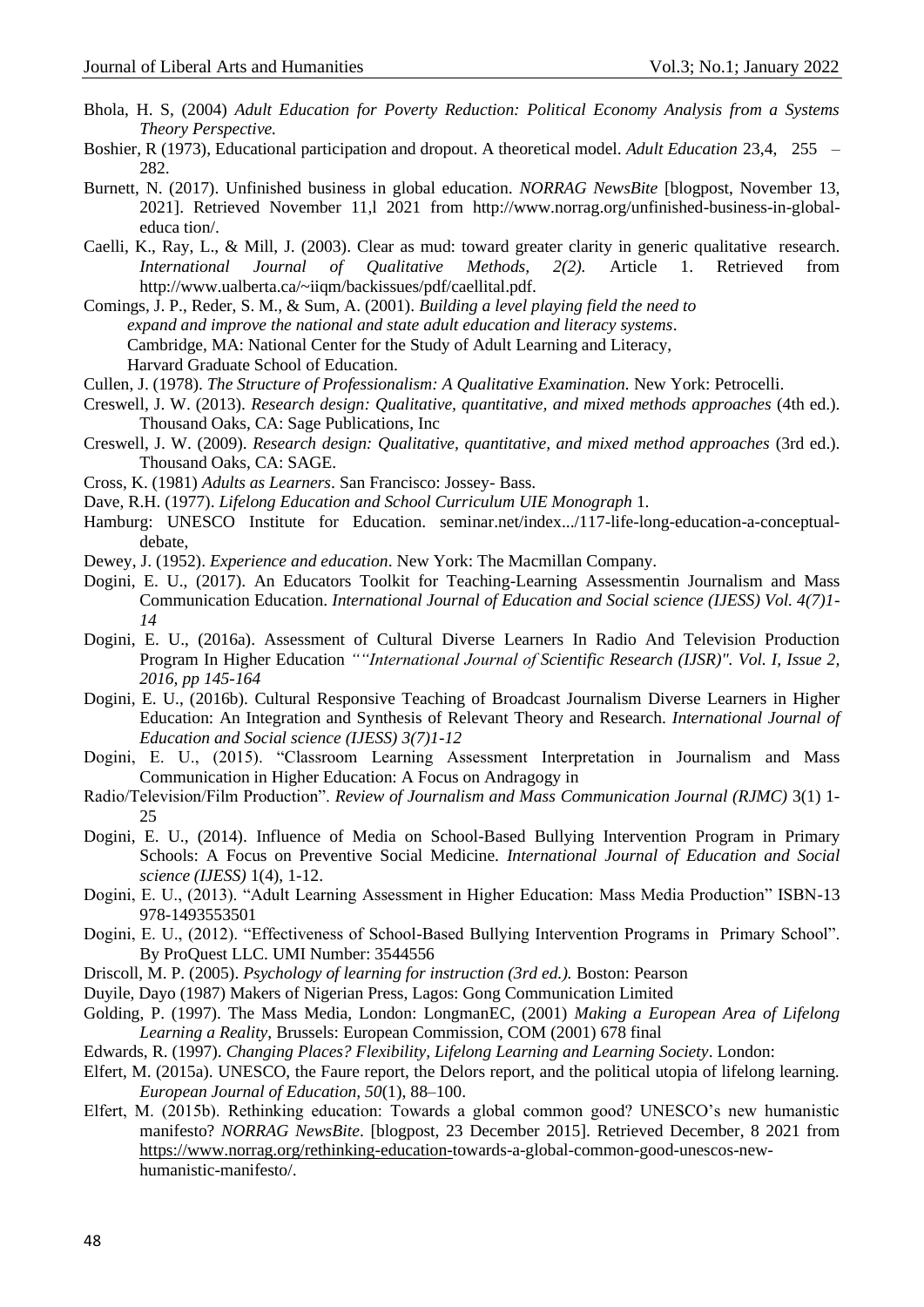- Elfert, M. (2017). UNESCO, the World Bank, and the struggle over education for international development through the lens of the Faure report and Delors report. *L'éducation en débats: Analyse comparée, 8,*   $5 - 21.$
- Elfert, M. (2018). *UNESCO's utopia of lifelong learning: An intellectual history*.Routledge research in lifelong learning and adult education series. New York: Routledge.
- Elfert, M., & Rubenson, K. (2013). Adult education policies in Canada: Skills without humanity. In T. Nesbit, N. Taber, S. Brigham, & T. Gibb (Eds.), *Building on critical traditions: Adult education and learning in Canada* (pp. 238–248). Toronto: Thompson Educational Publishing.
- Fafunwa, B. A. (1974*). History of Education in Nigeria*. London: George Allen and Unwin.
- Fredriksen, B. (2016). Might the ambitious targets for post-basic education further delay achievement of universal basic education beyond 2030 in sub-Saharan Africa? *NORRAG NewsBite* [blogpost, 15 December 2016]. Retrieved December 8, 2021 from https://www.norrag.org/might-the-ambitioustarge ts-for-post-basic-education-further-delay-achievement-of-universal-basic-education-beyond-2030- in-sub-saharan-africa/.
- Fredriksen, B. (2017). Creating productive jobs for Africa's youth: A huge challenge with global implications. *NORRAG NewsBite* [blogpost, 8 June 2017]. Retrieved December 8, 2021 from https://www. norrag.org/creating-productive-jobs-africas-youth-huge-challenge-global-implications/.
- Freire, P. (1973*). Education for Critical Consciousness*. New York: Seabury Press.
- Freire, P (1970). *Padegogy of the oppressed*: New York: Seabury press.
- Gay, G. (2000), *Culturally Responsive Teaching: Theory, Research & Practice, Teachers College* Press, New York, NY.
- Gay, G. (2002). Preparing for culturally responsive teaching. *Journal of Teacher Education*, 53(2), 106-116.
- Gay, G. (2010). *Culturally responsive teaching: Theory, research, and practice (2nd ed*.). New York, NY: Teachers College Press.
- Gay, G. (2013). Teaching to and through cultural diversity. *Curriculum Inquiry*, 43(1), 48-70. doi:10.1111/curi.12002

Garforth, F. W. (1980). *Educative Democracy: John Stuart Mill on Education in Society*. Oxford: Oxford University Press.

- Gomez, E. T., & Jomo, K. S. (1999). *Malaysia's polieconomi: political, patronage and profits,* Cambridge United Kindom, Cambridge University Press.
- Hulteng, J.L. (1979). *The New Media: What makes them Tick*? New Jersey:Prentice-Hall Inc.
- Huitt, W. (2009). *Humanism and open education. Educational Psychology Interactive*.
- Valdosta, GA: Valdosta State University. Retrieved December 12, 2021, from http://www .edpsycinteractive.org/topics/affsys/humed.html
- Karl, Marilee, (1995), *Women and Empowerment*, Zed Books, London
- Knowles, M. (1984). *Andragogy in Action: Applying Modern Principles of Adult Learning*, San Francisco: Jossey-Bass.
- Johnstone, J. W., & Rivera, R. J. (1965). *Volunteers for Learning.* Chicago: Aldine.
- Mabogunje, A.L. (1980). On Developing and Development, Ibadan: University Press
- McGivney, V. (1999). *Informal learning in the community: A trigger for change and development*. Leicester: NIACE
- Medrano, H. (2005). *History of Constructivism. INSYS 527: Designing ConstructivistLearning Environments*. Retrieved fromhttp://halmedrano.com/527/foundations/index.html
- Merriam, S. B (2001). Andragogy and self-directed learning: Pillars of adult learning theory. San Franscisco: Jossey-bass
- Merriam, S. B. (2014). *Qualitative research: A guide to design and implementation*. Hoboken, NJ: John Wiley & Sons.
- Merriam, S.B & Brockett, R. G (1997). *The professional and practice of Adult education*. San Franscisco: Jossey-Bass.
- Merriam, S. B., & Muhamad, M. (2000). How cultural values shape learning in older adulthood: The case of Malaysia. *Adult Education Quarterly, 51*(1), 45–63.
- Muhamad, M. (2001). *Adult and continuing education in Malaysia*. Serdang: Universiti Putra Malaysia Press.
- Meyer, J. (1992). The Social Construction of Motives for Educational Expansion. In B. Fuller and R. Rubinson (Eds.). *The Political Construction of Education: The State, School Expansion and Economic Change*, 225-238. New York: Praeger.
- Mezeirow, J. D. (1978). *Education for perspective transformation: Woman re-entry program in community Colleges*. Teachers College, Columbia University: New York.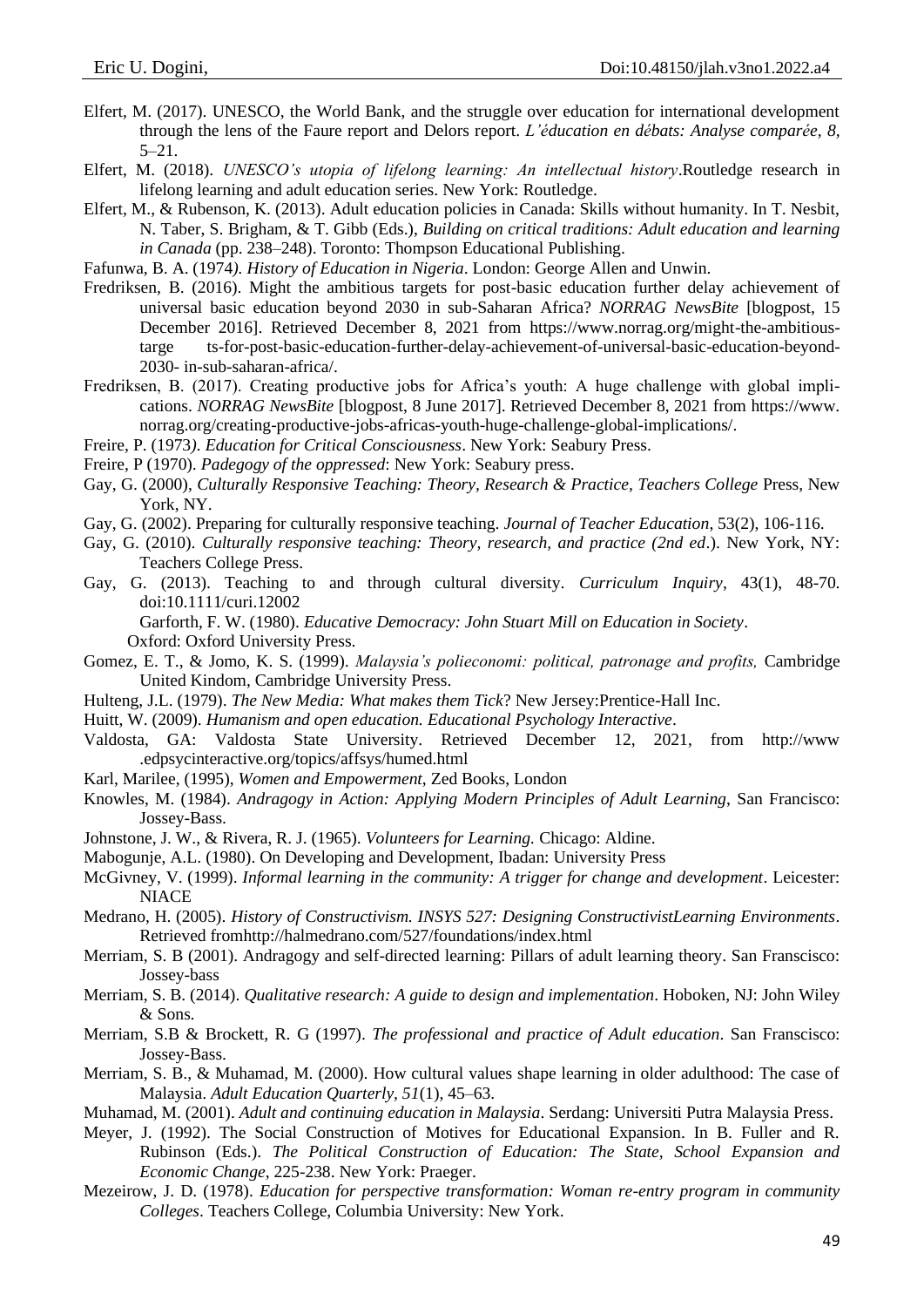- Mohamed Rashid, N. B., & Mohd Nasir, A. H. (2003). *Lifelong learning in Malaysia*. Paper presented at the international policy seminar on making lifelong learning a reality, June 24–26, 2003, IIEP/UNESCO & KRIVET, Seoul.
- Muhamad, M (2001). *Adult and Continuing Education in Malaysia*. Kuala Lumpur, UNESCO Institute for Education and the University Putra Malaysia Press.
- Naidoo, J. (2017). Agenda 2030 SDG 4 Education 2030—One year on: Challenges and opportunities. *NORRAG NewsBite* [blogpost 24 January 2017]. Retrieved December 8,2021 from https://www.norra g.org/agenda-2030-sdg4-education-2030-one-year-on-challenges-and-opportunities/.
- National Archives, (1949) Ibadan (NAI) MED (FED) 1⁄4 CDE 465. J.E. Speer to Director of Education, 18 December 1949.
- Nolan, A. (Ed.). (2016). *Economic and social rights after the global nancial crisis*. Cambridge: Cam- bridge University Press.
- Nyerere, J.K. (1979). "The overall educational conception," (pp.17-55) in H. Hinzen and V.H. Hundsdorfer (eds.), *Education for liberation and development*. Hamburg. UNESCO.
- Odeh, J. (2007). "How Media can Enhance Democracy" The Guardian, Tuesday,September 5, 2007 pp.8
- Ogunsiji,O. (1989). Introduction to Print Journalism, Lagos: Nelson Publishers Ltd.
- Okunna, C.S. (1998). Introduction to Mass Communication, Enugu: New GenerationBooks.
- Okunna, C. S. (2000a). Mass media gender images and the Nigerian civil child. A paper presented at Summit 2000 in Toronto, Canada.
- Okunna, C.S. (2000b). 'Regulating Journalists and the Media', keynote paper presented at the Media for Democracy Project Seminar on Ethics and Regulation: Formulating a Working Agenda for Journalists and the Media, The Post Express (Lagos) 27 September.
- Okunna, S.C. (2001). 'Private Broadcasting and Democratization in Nigeria: The responsibilities' The Nigerian Journal of communications. Vol. l,N um 1: 2001.
- Okoro,N. and Agbo, B. (2003). Writing for the Media Society, Nsukka: Price Publishers.British Journal of Arts and Social Sciences ISSN: 2046-9578 254
- Okoro, O (2006). *Philosophy of pre-primary education*. Enugu: Ballin Publishers Nigeria
- Olusola, O. (2011). Information sources and awareness level of child rights in Lagos State, Nigeria, *In Communication Review*. Vol.5 No.1. pp 99
- Omolewa, M. A. (2000). Setting the Tone of Adult and Continuing Education in Africa. In S. Ndabawa, A. Oduaran, T. Afrik and S. Walters (Eds.), *The State of Adult and Continuing Education in Africa*, 11- 16, Windhoek:
- Omolewa, M. (2008). Adult literacy in Africa: The push and pull factors. *International Review of Education, 54*, 697–711.
- Omu, F.I.A (1978) Press and Politics in Nigeria (1880-1937). London: LongmanPublishers.
- Onimode, B. (1995) "Overview of Nigeria"s Development and Planning Experience".Paper presented at a workshop on Agenda for sustainable Human Development.Sponsored by the United Nations Development Program, Ibadan
- Ormond, J. E. (2008). *Human learning (5th ed.)*. Upper Saddle River, New Jersey: Pearson Education,
- Oseni, T. (2005). Media All the Way. Lagos: Diamond Publication Limited
- Oso, L. , Odunlami, D. and Adaja, T. (2011). "Socio-Historical Context of theDevelopment of Nigerian Media" in Oso, L. and Pate, U. (eds.) Mass Media andSociety in Nigeria, Lagos: Malthouse Press Limited OTN (1998) *Out there news guide to Asia's crisis: Malaysia: conflict in the government*. Retrievd from [http://megastories.com/seaasia/malysia/malaysia2.htm.](http://megastories.com/seaasia/malysia/malaysia2.htm)
- Owolabi, T.O.S. (2008). "Communication, SMEs and National Development: A Trinitarian Relation-ship" in Aghayere, V.O et, al (eds.) Nigeria Political Economy and Sustainable Development. Benin: Centre for Development Information in Africa. Paper Cuts (2009) 19 January URL (Consulted February 2009): http://graphicdesignr.net/papercuts/?page\_id=1088
- Oxfam, (1995), *The Oxfam Handbook of Relief and Development*, Oxfam, Oxford
- Panahon II, A. (2009). *Adult Education in Lifelong Learning and need to professionalize the ranks of Stakeholders: The Asian Perspective* retrieved from<http://www.die-bonn.de/asem/asem0910.pdf>
- Percy, W.H., K., & Kostere, S. (2015). *Generic Qualitative Research in Psychology. The Qualitative Report,* 20(2), 76-85. Retrieved from http://nsuworks.nova.edu/tqr/vol20/iss2/7
- Piaget, J. (1970*). Piaget's theory*. IN P. Mussen (ed), Handbook of child psychology (3rd ed.) New York: Wiley.
- Power, C. (2015). *The power of education: Education for All, development, globalisation and UNESCO*. Dordrecht: Springer.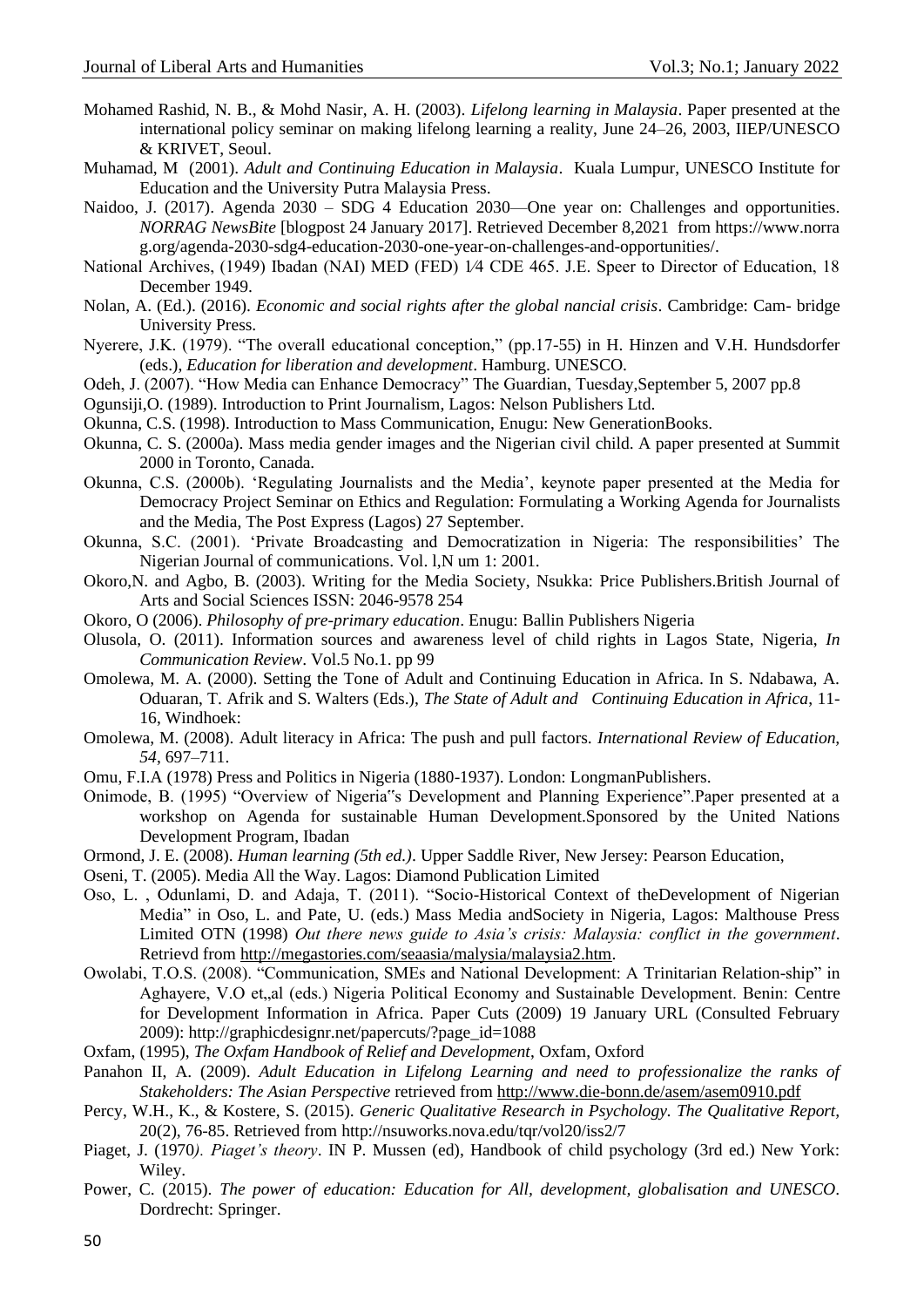- Quigley, B. A. (1997). *Rethinking literacy education: The critical need for practice*
	- *based change* (1st ed.). San Francisco: Jossey-Bass Publishers.
- Quigley, B. A. (2000). Adult Education and Democracy: Reclaiming our Voice through Social Policy. In A. L. Wilson & E. R. Hayes (Eds.), *Handbook of Adult and Continuing Education* (pp. 208-223). San Francisco: Jossey Bass.
- Rowlands, J, (1995), *Empowerment examined, Development in Practice* 5 (2),Oxfam, Oxford,
- Schultz, T. (1961). Investment in Human Capital*. American Economic Review*, 51, (1), 1-

17.

- Schafersman, S. D. (1995). *The History and philosophy of humanism and its role in Unitarian Universalist congregation of Butler Country*, Oxford, Ohio.
- Simeh, C., (2008) "*Jinx of Girl-Child Education in the North*"; retrieved from [www.allafrica.com;](http://www.allafrica.com/)
- Sticht, T. G. (2004). The Year 2001 in Review. In J. P. Comings & B. Garner & C. Smith (Eds.), *Review of Adult Learning and Literacy: Connecting Research, Policy and Practice* (Vol. 4, pp. 1-16). Mahwah, N.J.: Lawrence Erlbaum Associates, Inc.
- Sarumi, A. (2001). *Contemporary issues in historical foundations of adult education*. Ibadan: Ibadan University Press.
- Sobowale, I. (1985). "Nigeria Press Coverage of National Issues" in Akinfeleye, et "al(eds.) Nigeria Mass Media and National Crisis, Lagos: Nigeria Press Council
- Swearer, S. M., Espelage, D. L., Vaillancourt, T., & Hymel, S. (2010). What Can Be Done About School Bullying? Linking Research to Educational Practice. *Educational Researcher;* Vol. 39, No. 1; pp. 38– 47
- Tador, M. 1996. *History of the Nigeria Press. In Momoh & Omole (Eds)* The press in Nigeria. Lagos: Nigeria Press Council.
- Tan, Peter K. W. (2005), '*The medium-of-instruction debate in Malaysia:* English as a Malaysian language?', *Problems & Language Planning* 29: 1, pp. 47–66.
- Torrance, D. A., (2000). Qualitative studies into bullying within special schools. *British Journal of Special Education,* 27(1), 16-21.
- UIL. (2018a). Under way: Handbook on lifelong learning [webnews 30 July 2018]. Hamburg: UIL. Retrieved December 8,2021 from [http://uil.unesco.org/lifelong-l](http://uil.unesco.org/lifelong-)earning/policies-database/under-wayhandbook-lifelong-learning.
- UIL. (2017a). *The status of adult learning and education in sub-Saharan Africa.* CONFINTEA VI mid- term review 2017. Regional report. Hamburg: UIL. Retrieved December 8, 2021 from http://unesd oc.unesco.org/images/0025/002597/259720E.pdf.
- UIL. (2017b). Progress, challenges and opportunities: The status of adult learning and education. CON-FINTEA VI mid-term review 2017. Summary of the regional reports. Hamburg: UIL. Retrieved December 8, 2021 from http://unesdoc.unesco.org/images/0025/002597/259707E.pdf.
- UN. (2015). Transforming our world: The 2030 Agenda for Sustainable Development. A/RES/70/1. New York: UN. Retrieved 23 April 2019 from https://www.un.org/ga/search/view\_doc.asp?symbol=A/ RES/70/1&Lang=E.
- UN, (1995). *The World's Women 1995; Trends and Statistics*, United Nations,New York
- UN. (2015). Transforming our world: The 2030 Agenda for Sustainable Development. A/RES/70/1. New York: UN. Retrieved December 9, 2021 from https://www.un.org/ga/search/view\_doc.asp?symbol=A/ RES/70/1&Lang=E.
- UNESCO, (1984). *Basic Programme for the Eradication of Illiteracy in Africa:* UNESCO Paris,
- UNESCO. (2014). *Teaching and learning: Achieving quality for all.* EFA Global Monitoring Report. Paris: UNESCO. Retrieved 25 May 2019 from https://unesdoc.unesco.org/ark:/48223/pf00002256 60.
- UNESCO. (2016). *Education for people and planet: Creating sustainable futures for all.* Global Monitor- ing Education Report 2016. Paris: UNESCO. Retrieved December 10, 2021 from http://unesdoc.unesc o.org/images/0024/002457/245752e.pdf.
- UNESCO. (2017). *Aid to education falls for the sixth consecutive year* [webnews 6 June 2017]. Paris: UNESCO. Retrieved December 5 2021 from http://en.unesco.org/news/aid-education-falls-sixthconse cutive-year.
- UNESCO. (2018 [1945]). *Constitution of the United Nations Educational, Scienti c and Cultural Organization.* In UNESCO, Basic texts: 2018 edition (pp. 5–18). Paris: UNESCO. Retrieved Dec 3, 2021 from https://unesdoc.unesco.org/ark:/48223/pf0000261751.page=6.